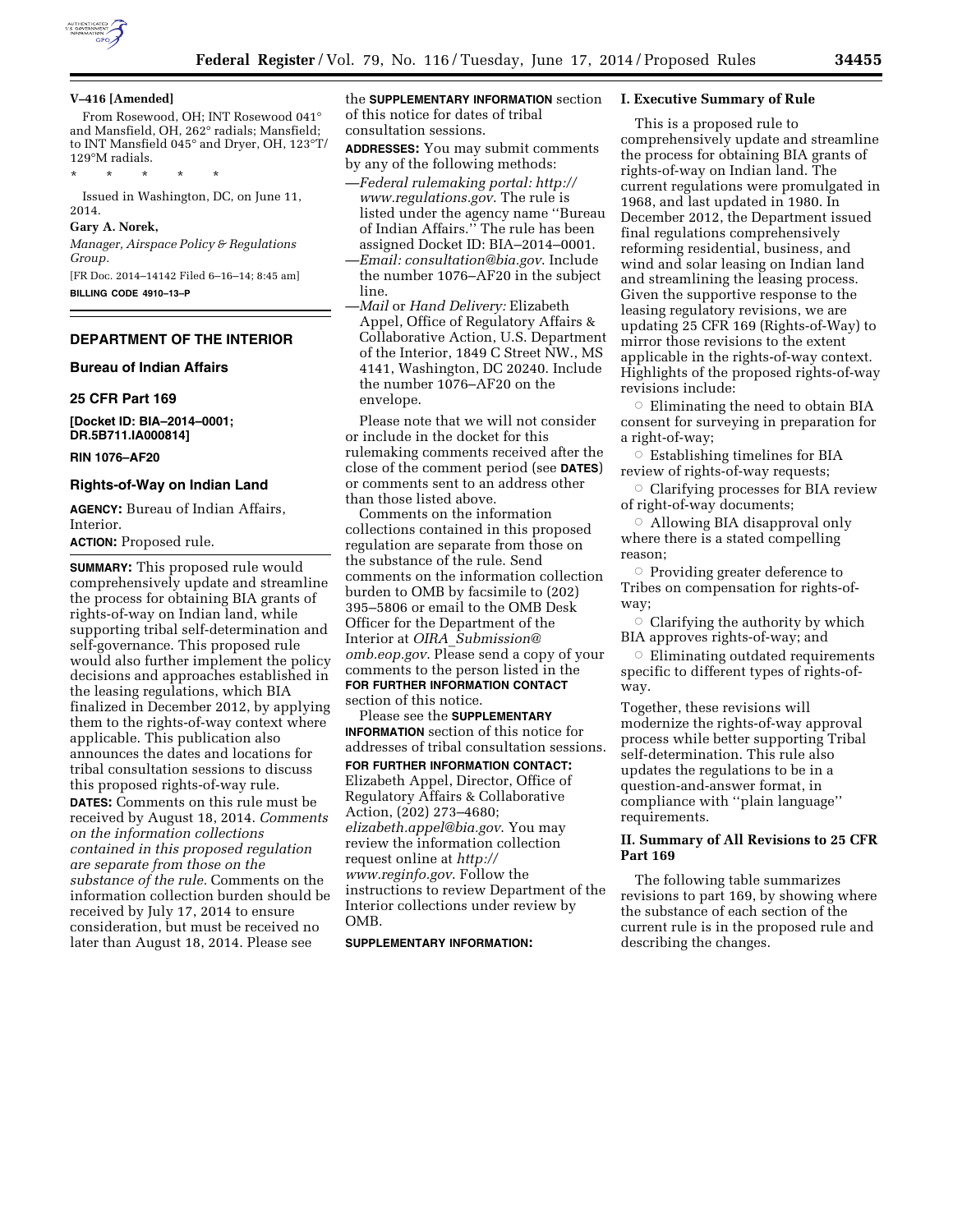$\equiv$ 

 $\equiv$ 

| Current 25 CFR § | Current provision                                                                                                                                                                                                                                  | Proposed 25 CFR §            | Description of change                                                                                                                                                                                                                                                                                                                                                                                                                                                                                                                                                                                                                                                                                                                                                                                                   |
|------------------|----------------------------------------------------------------------------------------------------------------------------------------------------------------------------------------------------------------------------------------------------|------------------------------|-------------------------------------------------------------------------------------------------------------------------------------------------------------------------------------------------------------------------------------------------------------------------------------------------------------------------------------------------------------------------------------------------------------------------------------------------------------------------------------------------------------------------------------------------------------------------------------------------------------------------------------------------------------------------------------------------------------------------------------------------------------------------------------------------------------------------|
| 169.1            | Definitions of "Secretary," "individually owned<br>land," "tribe", "tribal land," and "Govern-<br>ment owned land.".                                                                                                                               | 169.002                      | Revises the definition of "tribe" to be "Indian<br>tribe" and to refer to the Federal List Act.<br>Simplifies the remaining definitions. Adds<br>definitions for "abandonment," "assign-<br>ment," "avigation hazard easement," "BIA,"<br>"compensation," "constructive"<br>notice,<br>"easement," "fractional interest," "grant,"<br>"grantee," "immediate family," "Indian,"<br>"Indian land," "in-kind compensation,"<br>"legal description," "LTRO," "map of defi-<br>nite location," "market value," "right-of-<br>way," "right-of-way document," "Section 17<br>corporation," "service line," "trespass,"<br>"tribal authorization," "trust account," "trust<br>account encumbrance," "trust and restricted<br>status," "Uniform Standards for Profes-<br>sional Appraisal Practice (USPAP)," and<br>"us/we/our." |
|                  | Purpose and scope of regulations                                                                                                                                                                                                                   | 169.001                      | Updates the purpose of the regulations to pro-<br>vide that BIA will use its general statutory<br>authority for granting rights-of-way.                                                                                                                                                                                                                                                                                                                                                                                                                                                                                                                                                                                                                                                                                 |
| N/A              |                                                                                                                                                                                                                                                    | 169.003-169.010              | New sections. Specify what land part 169 ap-<br>plies to, when a right-of-way is needed,<br>what types of rights-of-way are covered by<br>part 169, whether part 169 applies to rights-<br>of-way applications submitted before this<br>version of the rule, that tribes may compact<br>or contract for certain BIA realty functions<br>related to rights-of-way, what laws apply to<br>rights-of-way, what taxes apply to rights-of-<br>way, and how BIA provides notice of its ac-<br>tions related to rights-of-way.                                                                                                                                                                                                                                                                                                 |
|                  |                                                                                                                                                                                                                                                    | 169.011                      | Adds exceptions to part 2 appeals and clari-<br>fies "interested party" to make consistent<br>with availability of appeals in the leasing<br>context.                                                                                                                                                                                                                                                                                                                                                                                                                                                                                                                                                                                                                                                                   |
| $169.3(b)$ - (c) | Individual Indian landowner consent required                                                                                                                                                                                                       | 169.106<br>169.107, 169.108  | No substantive change.<br>Adds a requirement for BIA to provide 30-day<br>notice to landowners on whose behalf it will<br>consent. Reorganizes to establish whom<br>BIA can consent on behalf of. Updates to<br>comply with statutory authorities that have<br>been updated since the last regulatory revi-<br>sion.                                                                                                                                                                                                                                                                                                                                                                                                                                                                                                    |
| 169.4 !          |                                                                                                                                                                                                                                                    | 169.101(b)                   | Removes the requirement for BIA approval to<br>survey, but retains the requirement for ob-<br>taining landowner consent to survey.                                                                                                                                                                                                                                                                                                                                                                                                                                                                                                                                                                                                                                                                                      |
| 169.5            | Application for right-of-way                                                                                                                                                                                                                       | 169.101-169.102,<br>169.121. | Removes requirement for duplicate filing and<br>statutory citation. Consolidates provisions<br>and provides that they will be issued in the<br>grant, rather than requiring grantee to sub-<br>mit them in a stipulation with the applica-<br>tion. Clarifies that application must identify<br>the affected tract, right-of-way location, pur-<br>pose, and duration, and ownership of any<br>permanent improvements. Adds that the fol-<br>lowing must accompany the application:<br>legal description, bond, and information<br>necessary to comply with environmental<br>laws.                                                                                                                                                                                                                                      |
|                  |                                                                                                                                                                                                                                                    | 169.105                      | Establishes requirement for due diligence in<br>construction of permanent improvements.                                                                                                                                                                                                                                                                                                                                                                                                                                                                                                                                                                                                                                                                                                                                 |
| 169.6            | Maps. Requires maps of definite location on<br>tracing linen or other "permanent and re-<br>producible material." Requires a separate<br>map for each 20 miles, a specific scale,<br>and the parcels, sections, townships, and<br>ranges affected. | $162.102(b)$                 | Removes specific requirements for format of<br>map of definite location (e.g., tracing linen),<br>scale, etc. Adds requirement that map be<br>signed by a professional surveyor or engi-<br>neer.                                                                                                                                                                                                                                                                                                                                                                                                                                                                                                                                                                                                                       |
| 169.7            | Field notes. Requires field notes either on<br>map or submitted separately.                                                                                                                                                                        | N/A                          | Deleted.                                                                                                                                                                                                                                                                                                                                                                                                                                                                                                                                                                                                                                                                                                                                                                                                                |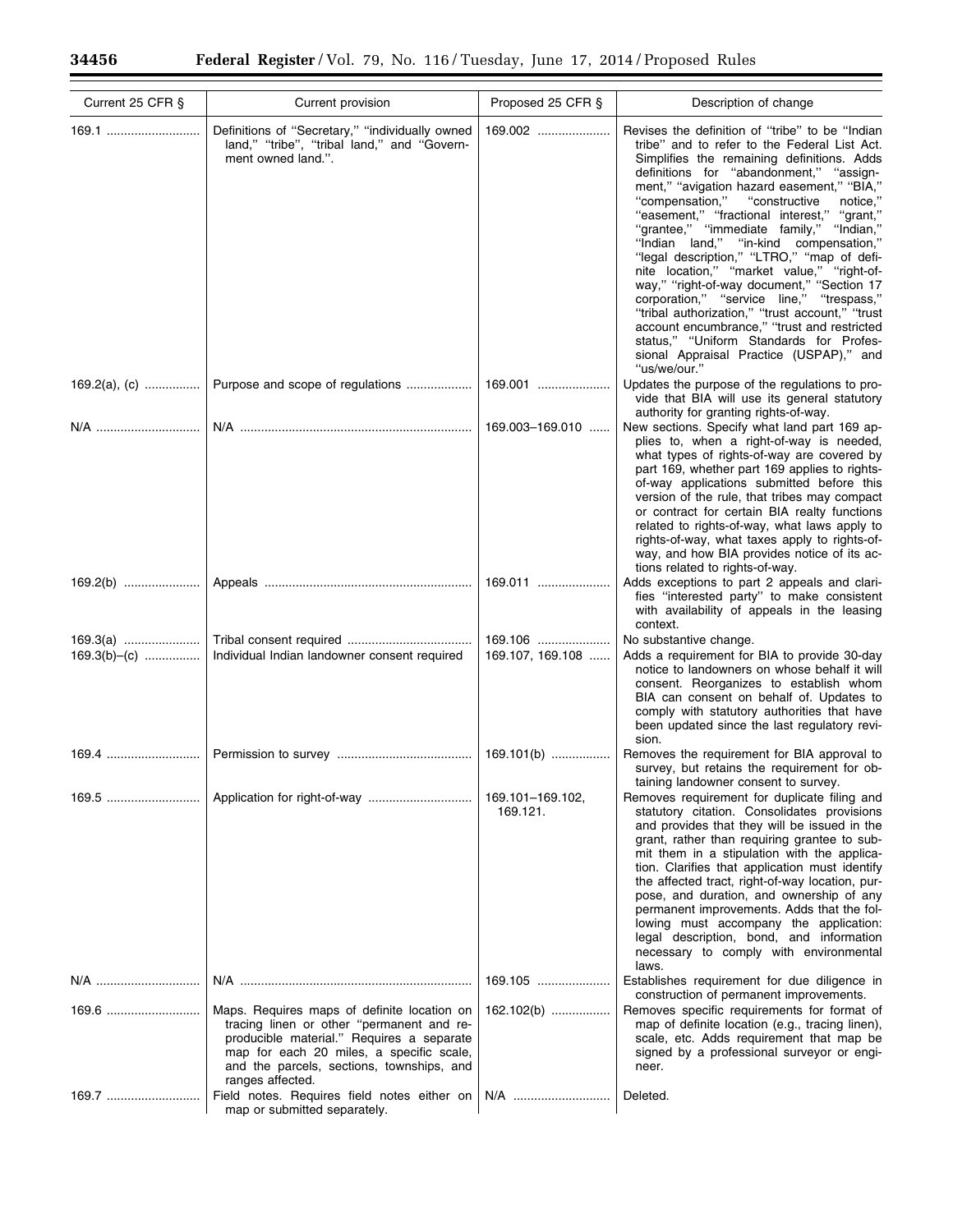| Current 25 CFR § | Current provision                                                                                                                                                                                                                                                    | Proposed 25 CFR § | Description of change                                                                                                                                                                                                                                                                                                                                                                                                                                                                                                                                                                      |
|------------------|----------------------------------------------------------------------------------------------------------------------------------------------------------------------------------------------------------------------------------------------------------------------|-------------------|--------------------------------------------------------------------------------------------------------------------------------------------------------------------------------------------------------------------------------------------------------------------------------------------------------------------------------------------------------------------------------------------------------------------------------------------------------------------------------------------------------------------------------------------------------------------------------------------|
| 169.8            | Public survey. Requires terminal of line of<br>route to be fixed to nearest corner of public<br>survey and, if terminal is on unsurveyed<br>land, be connected with corner of public<br>survey $< 6$ miles away.                                                     | 169.002           | Definition of map of definite location requires<br>it to include reference to a public survey.                                                                                                                                                                                                                                                                                                                                                                                                                                                                                             |
| 169.9            | Connection with natural objects. Requires<br>connection with natural object or permanent<br>monument if distance to an established cor-<br>ner of the public survey is $> 6$ miles.                                                                                  | N/A               | Deleted. Legal description and map make this<br>unnecessary.                                                                                                                                                                                                                                                                                                                                                                                                                                                                                                                               |
| 169.10           | Township and section lines. Requires map to<br>show distance to nearest corner if line of<br>survey crosses a township or section line of<br>public survey.                                                                                                          | 169.002           | Definition of map of definite location requires<br>it to include reference to a public survey                                                                                                                                                                                                                                                                                                                                                                                                                                                                                              |
| 169.11           | Affidavit and certificate. Requires map to in-<br>clude an affidavit by engineer and certifi-<br>cate by applicant on accuracy. Requires<br>BIA-built roads transferred to county or<br>State to include affidavit by BIA engineer<br>and State officer on accuracy. | 169.102(b)(2)     | Maintains the requirement for an engineer to<br>sign the map, but adds that a surveyor may<br>sign the map instead. Deletes requirement<br>for applicant to sign a certificate regarding<br>the map's accuracy, because the rule other-<br>wise requires that the map be accurate. De-<br>letes the section on maps covering BIA<br>roads to be transferred to a county or State.                                                                                                                                                                                                          |
|                  | Consideration for right-of-way grants. Re-<br>quires fair market value and requires the<br>Secretary to obtain and advise landowner<br>of appraisal information.                                                                                                     | 169.109-169.111   | Provides that the Secretary will defer to the<br>tribe's negotiated compensation for tribal<br>land. Maintains requirement for fair market<br>value and a valuation for individually owned<br>Indian land, but adds exceptions. Allows for<br>market value to be determined by several<br>methods (in addition to, or instead of, ap-<br>praisals).                                                                                                                                                                                                                                        |
| N/A              |                                                                                                                                                                                                                                                                      | 169.112-169.117   | New sections. Clarify when compensation<br>payments may be due for a right-of-way, al-<br>lowing for agreements to make payment at<br>times other than upon application, require<br>the right-of-way grant to specify how pay-<br>ment occurs (direct pay or to BIA) and put<br>limits on availability of direct pay, allow for<br>non-monetary (e.g., discount internet serv-<br>ice) and varying types of compensation,<br>clarify whether BIA will notify when a pay-<br>ment is due, and clarify when right-of-way<br>grant must provide for compensation re-<br>views or adjustments. |
|                  | Other damages. Requires grantee to pay all<br>damages incident to the survey or construc-<br>tion or maintenance of the facility for which<br>the right-of-way is granted.                                                                                           | 169.118           | Adds other charges that grantee may be sub-<br>ject to.                                                                                                                                                                                                                                                                                                                                                                                                                                                                                                                                    |
| 169.14           | Deposit and disbursement of consideration 169.103<br>and damages. Requires applicant to deposit<br>total estimated consideration and damages<br>with application. Requires amounts to be<br>held in "special deposit" accounts.                                      |                   | Requires estimated damages payment to be<br>in the form of a bond or alternative security.<br>Deletes reference to "special deposit" ac-<br>counts, because the specific accounts into<br>which compensation would be deposited is<br>outside the scope of this regulation.                                                                                                                                                                                                                                                                                                                |
| 165.15           | Action on application. Provides that Secretary<br>may grant right-of-way, with attached maps<br>of definite location. Allows Secretary to<br>issue one document for all tracts traversed<br>by the right-of-way, or separate documents.                              | 169.119-169.120   | Establishes the process and criteria by which<br>BIA will grant a right-of-way. Establishes<br>deadlines for BIA action. Maintains flexibility<br>for Secretary to issue one document or<br>separate documents for multiple tracts.                                                                                                                                                                                                                                                                                                                                                        |
| 169.16           | Affidavit of Completion. Requires applicant to<br>file an affidavit of completion once a right-<br>of-way is constructed.                                                                                                                                            | N/A               | Deleted.                                                                                                                                                                                                                                                                                                                                                                                                                                                                                                                                                                                   |
| N/A              |                                                                                                                                                                                                                                                                      | 161.122           | New section. Clarifies that a right-of-way grant<br>may include a preference for employment<br>of tribal members.                                                                                                                                                                                                                                                                                                                                                                                                                                                                          |
| N/A              |                                                                                                                                                                                                                                                                      | 161.123           | New section. Clarifies when a new right-of-<br>way is required for a new use within or<br>overlapping an existing right-of-way.                                                                                                                                                                                                                                                                                                                                                                                                                                                            |
| 169.17           | Change of location. Requires a new right-of-<br>way, including consent, amended maps,<br>etc., if a change from the location in the<br>grant is necessary due to engineering dif-<br>ficulties or otherwise.                                                         | 169.124           | Allows flexibility for BIA to determine whether<br>a new right-of-way and/or consent, amend-<br>ed maps, etc., are required based on<br>whether the use is provided for or is within<br>the same scope of use provided for in the<br>original grant.                                                                                                                                                                                                                                                                                                                                       |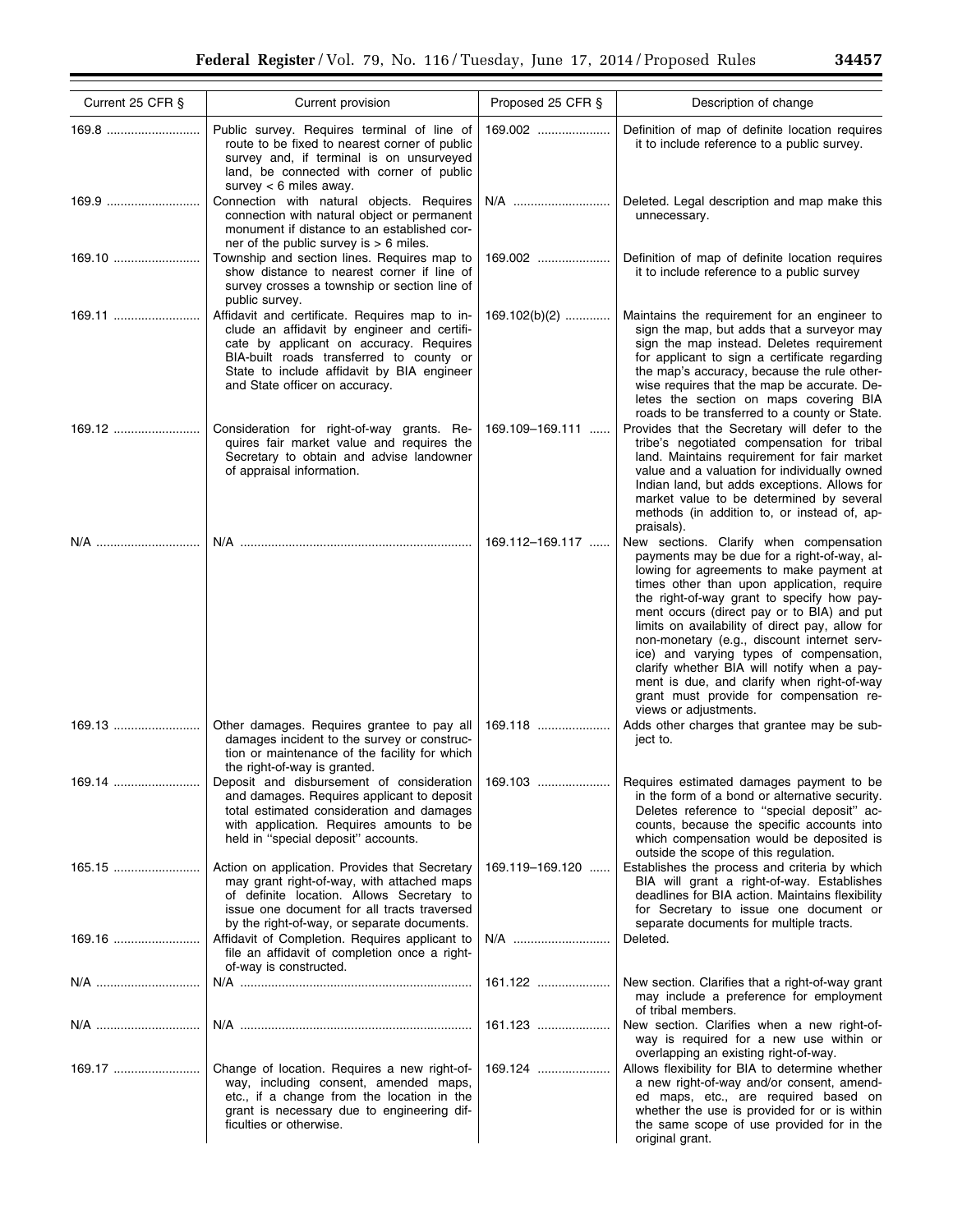$\equiv$ 

 $\equiv$ 

| Current 25 CFR § | Current provision                                                                                                                                                                                                                                                                                                                                                            | Proposed 25 CFR §             | Description of change                                                                                                                                                                                                                                                                                                                          |
|------------------|------------------------------------------------------------------------------------------------------------------------------------------------------------------------------------------------------------------------------------------------------------------------------------------------------------------------------------------------------------------------------|-------------------------------|------------------------------------------------------------------------------------------------------------------------------------------------------------------------------------------------------------------------------------------------------------------------------------------------------------------------------------------------|
| 169.18           | Tenure of approved right-of-way grants. Pro-<br>vides that rights-of-way under 1948 Act<br>may be without limitation as to term of<br>years, except as stated in the grant, but all<br>others may not exceed 50 years, as deter-<br>mined by BIA.                                                                                                                            | 169.201                       | Provides quidance to BIA staff for determining<br>appropriate duration of a right-of-way based<br>on purpose of the right-of-way. Eliminates<br>distinction between rights-of-way under the<br>1948 Act and others                                                                                                                             |
| 169.19           | Renewal of right-of-way grants. Allows appli-<br>cations for renewal where no change in lo-<br>cation or status, with consent and consider-<br>ation. Requires new right-of-way application<br>if there is any change to the size, type, or<br>location.                                                                                                                     | 169.202                       | Allows a renewal without consent if the origi-<br>nal grant provides for it.                                                                                                                                                                                                                                                                   |
| N/A              |                                                                                                                                                                                                                                                                                                                                                                              | 169.203                       | New section. Clarifies when a right-of-way                                                                                                                                                                                                                                                                                                     |
| N/A              |                                                                                                                                                                                                                                                                                                                                                                              | 169.204-169.206               | may be renewed multiple times.<br>New sections. Clarify the circumstances in<br>which a right-of-way may be amended, and<br>the process for amending.                                                                                                                                                                                          |
| N/A              |                                                                                                                                                                                                                                                                                                                                                                              | 169.207-169.209               | New sections. Clarify the circumstances in<br>which a right-of-way may be assigned, and<br>the process for assigning.                                                                                                                                                                                                                          |
| N/A              |                                                                                                                                                                                                                                                                                                                                                                              | 169.210-169.212               | New sections. Clarify the circumstances in<br>which a right-of-way may be mortgaged,<br>and the process for mortgaging.                                                                                                                                                                                                                        |
| N/A              |                                                                                                                                                                                                                                                                                                                                                                              | 169.301-169.305               | New sections. Clarify when a right-of-way is<br>effective and must be recorded, what hap-<br>pens if BIA denies the right-of-way or does<br>not meet a deadline for issuing a decision<br>on a right-of-way, and whether appeal<br>bonds are required.                                                                                         |
| N/A              |                                                                                                                                                                                                                                                                                                                                                                              | 169.401-169.402               | New sections. Clarify when BIA may inves-<br>tigate compliance with a right-of-way.                                                                                                                                                                                                                                                            |
|                  | Termination of right-of-way grants. Provides<br>that the Secretary may terminate a right-of-<br>way with 30-day notice for certain causes.                                                                                                                                                                                                                                   | 169.403-169.405               | Allows landowners to provide for negotiated<br>remedies, including termination without BIA<br>concurrence (where tribe is landowner) or<br>with BIA concurrence (where individual Indi-<br>ans are landowners). Provides that BIA will<br>consult with the landowners before deter-<br>mining whether to cancel the grant.                     |
| N/A              |                                                                                                                                                                                                                                                                                                                                                                              | 169.406-169.407               | New sections. Specify what late payment<br>charges and fees apply to delinquent pay-<br>ments and how payment rights will be allo-<br>cated.                                                                                                                                                                                                   |
|                  |                                                                                                                                                                                                                                                                                                                                                                              | 169.408-169.409               | New sections. Specify the process by which<br>BIA will cancel a right-of-way and when<br>cancellation is effective.                                                                                                                                                                                                                            |
|                  |                                                                                                                                                                                                                                                                                                                                                                              |                               | 169.410–169.412  New sections. Specify what BIA will do if a<br>grantee remains in possession after a right-<br>of-way expires or is terminated or can-<br>celled, what appeal bond regulations apply<br>to cancellation decisions, and what hap-<br>pens if someone uses Indian land without a<br>right-of-way or other proper authorization. |
| 169.21           | Condemnation actions involving individually<br>owned lands. Requires that BIA report con-<br>demnation actions to Interior.                                                                                                                                                                                                                                                  | N/A                           | Deleted.                                                                                                                                                                                                                                                                                                                                       |
| 169.22           | Service lines. Requires execution of service<br>line agreements. Limits service lines to cer-<br>tain voltage. Requires tribe's governing<br>body to consent to service line agreements<br>for tribal land. Requires only a plat or dia-<br>gram showing location, size and extent of<br>line. Requires filing of agreement with Sec-<br>retary within 30 days of execution. | 169.002, 169.501-<br>169.505. | Clarifies in definition that a service line is only<br>a utility line running from a main line to pro-<br>vide landowners/occupants with utility serv-<br>ice and deletes provisions restricting serv-<br>ice lines to a specific voltage.                                                                                                     |
| 169.23           | Railroads. Lists specific statutory authorities<br>for railroads and other rights-of-way, and in-<br>cludes specific requirements for railroad<br>right-of-ways.                                                                                                                                                                                                             | N/A                           | Deleted. These provisions are unnecessary<br>because the general right-of-way authority<br>in 25 U.S.C. 323-328 is being relied upon,<br>rather than specific authorities.                                                                                                                                                                     |
| 169.24           | Railroads in Oklahoma. Lists specific statutory<br>authorities for railroad rights-of-way in Okla-<br>homa.                                                                                                                                                                                                                                                                  | N/A                           | Deleted. These provisions are unnecessary<br>because the general right-of-way authority<br>in 25 U.S.C. 323-328 is being relied upon,<br>rather than specific authorities.                                                                                                                                                                     |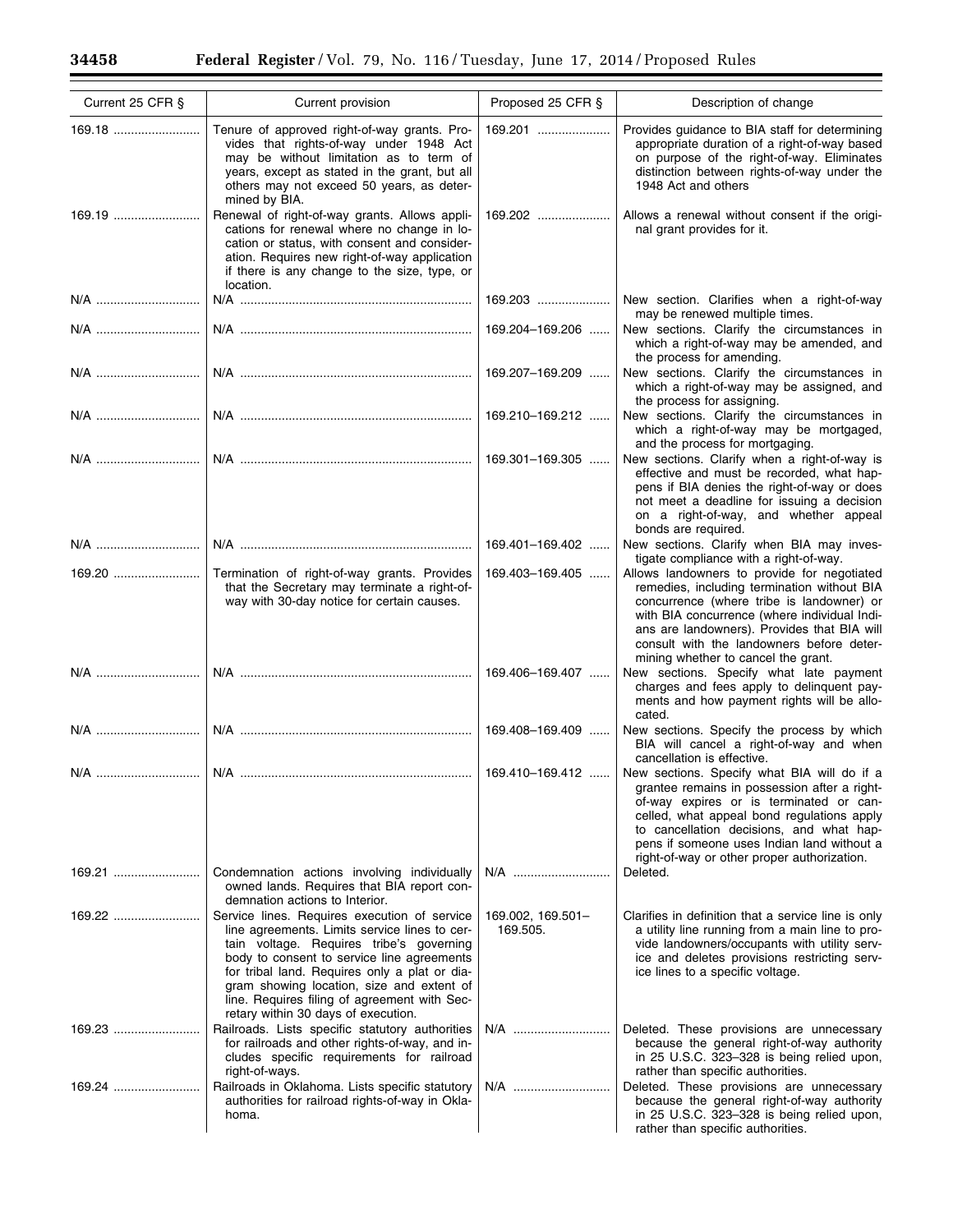| Current 25 CFR § | Current provision                                                                                                                                                                                                                                                                                                      | Proposed 25 CFR § | Description of change                                                                                                                                                                                                                                                                                                                 |
|------------------|------------------------------------------------------------------------------------------------------------------------------------------------------------------------------------------------------------------------------------------------------------------------------------------------------------------------|-------------------|---------------------------------------------------------------------------------------------------------------------------------------------------------------------------------------------------------------------------------------------------------------------------------------------------------------------------------------|
| $169.25$         | Oil and gas pipelines. Lists specific statutory<br>authorities and requirements for oil and gas<br>pipeline rights-of-way.                                                                                                                                                                                             | N/A               | Deleted. These provisions are unnecessary<br>because the general right-of-way authority<br>in 25 U.S.C. 323-328 is being relied upon,<br>rather than specific authorities. Specific re-<br>quirements for oil and gas pipelines are un-<br>necessary because they are already ad-<br>dressed in applicable State and Federal<br>laws. |
| 169.26           | Telephone and telegraph lines; radio, tele-<br>vision, and other communications facilities.<br>Lists specific statutory authorities and re-<br>quirements for telephone and telegraph<br>lines, etc.                                                                                                                   | N/A               | Deleted. These provisions are unnecessary<br>because the general right-of-way authority<br>in 25 U.S.C. 323-328 is being relied upon,<br>rather than specific authorities.                                                                                                                                                            |
| 169.27           | Power projects. Lists specific statutory au-<br>thorities and requirements for power project<br>rights-of-way.                                                                                                                                                                                                         | N/A               | Deleted. These provisions are unnecessary<br>because the general right-of-way authority<br>in 25 U.S.C. 323-328 is being relied upon,<br>rather than specific authorities.                                                                                                                                                            |
| $169.28$         | Public highways. Allows State and local au-<br>thorities to apply under these regulations for<br>rights-of-way for open public highways on<br>Indian land. Allows authorities in Nebraska<br>or Montana to open highways without right-<br>of-way, under specific statutory authority.<br>Cross-references 25 CFR 256. | N/A               | Deleted. These provisions are unnecessary<br>because the general right-of-way authority<br>in 25 U.S.C. 323-328 is being relied upon,<br>rather than specific authorities.                                                                                                                                                            |

The core processes for obtaining landowner consent and BIA approval are the same as for obtaining a lease. The timelines this proposed rule would establish for rights-of-way approvals mirror those for business leases at 25 CFR subpart D, allowing for a 60-day review of right-of-way applications, and 30-day review of amendments, assignments, and mortgages. If BIA does

not act within those established deadlines, the parties could elevate the application to the Regional Director or Director of BIA, as appropriate, for action.

We are interested in all comments regarding this rule, but also would specifically like comment on the bonding provisions and whether the proposed durations for different types of rights-of-way set out in section 169.201 are appropriate.

## **III. Tribal Consultation Sessions**

We will be hosting several tribal consultation sessions throughout the country to discuss this proposed rule. The dates and locations for the consultation sessions are as follows:

| Date                      | Time                            | Location               | Venue                                                                                    |
|---------------------------|---------------------------------|------------------------|------------------------------------------------------------------------------------------|
| Tuesday, August 5, 2014   | 8 a.m.–12 p.m. (Local<br>time). | Bismarck, North Dakota | Bismarck Civic Center, Prairie Rose, Room 101, 315<br>S. 5th Street, Bismarck, ND 58504. |
| Wednesday, August 6, 2014 | 1 p.m.–5 p.m. (Local time)      | Scottsdale, Arizona    | Talking Stick Resort, 9800 E. Indian Bend Rd., Scotts-<br>dale, AZ 85256.                |
| Thursday, August 7, 2014  | 1 p.m.–4 p.m. Eastern<br>Time.  | Teleconference         | Call-in number: (888) 989-7589, Passcode: 208-<br>1244.                                  |

## **IV. Procedural Requirements**

### *A. Regulatory Planning and Review (E.O. 12866 and 13563)*

Executive Order (E.O.) 12866 provides that the Office of Information and Regulatory Affairs (OIRA) at the Office of Management and Budget (OMB) will review all significant rules. OIRA has determined that this rule is not significant.

E.O. 13563 reaffirms the principles of E.O. 12866 while calling for improvements in the nation's regulatory system to promote predictability, to reduce uncertainty, and to use the best, most innovative, and least burdensome tools for achieving regulatory ends. The E.O. directs agencies to consider regulatory approaches that reduce burdens and maintain flexibility and freedom of choice for the public where

these approaches are relevant, feasible, and consistent with regulatory objectives. E.O. 13563 emphasizes further that regulations must be based on the best available science and that the rulemaking process must allow for public participation and an open exchange of ideas. We have developed this rule in a manner consistent with these requirements. This rule is also part of the Department's commitment under the Executive Order to reduce the number and burden of regulations and provide greater notice and clarity to the public.

### *B. Regulatory Flexibility Act*

The Department of the Interior certifies that this rule will not have a significant economic effect on a substantial number of small entities

under the Regulatory Flexibility Act (5 U.S.C. 601 *et seq.*).

## *C. Small Business Regulatory Enforcement Fairness Act*

This rule is not a major rule under 5 U.S.C. 804(2), the Small Business Regulatory Enforcement Fairness Act. It will not result in the expenditure by State, local, or tribal governments, in the aggregate, or by the private sector of \$100 million or more in any one year. The rule's requirements will not result in a major increase in costs or prices for consumers, individual industries, Federal, State, or local government agencies, or geographic regions. Nor will this rule have significant adverse effects on competition, employment, investment, productivity, innovation, or the ability of the U.S.-based enterprises to compete with foreign-based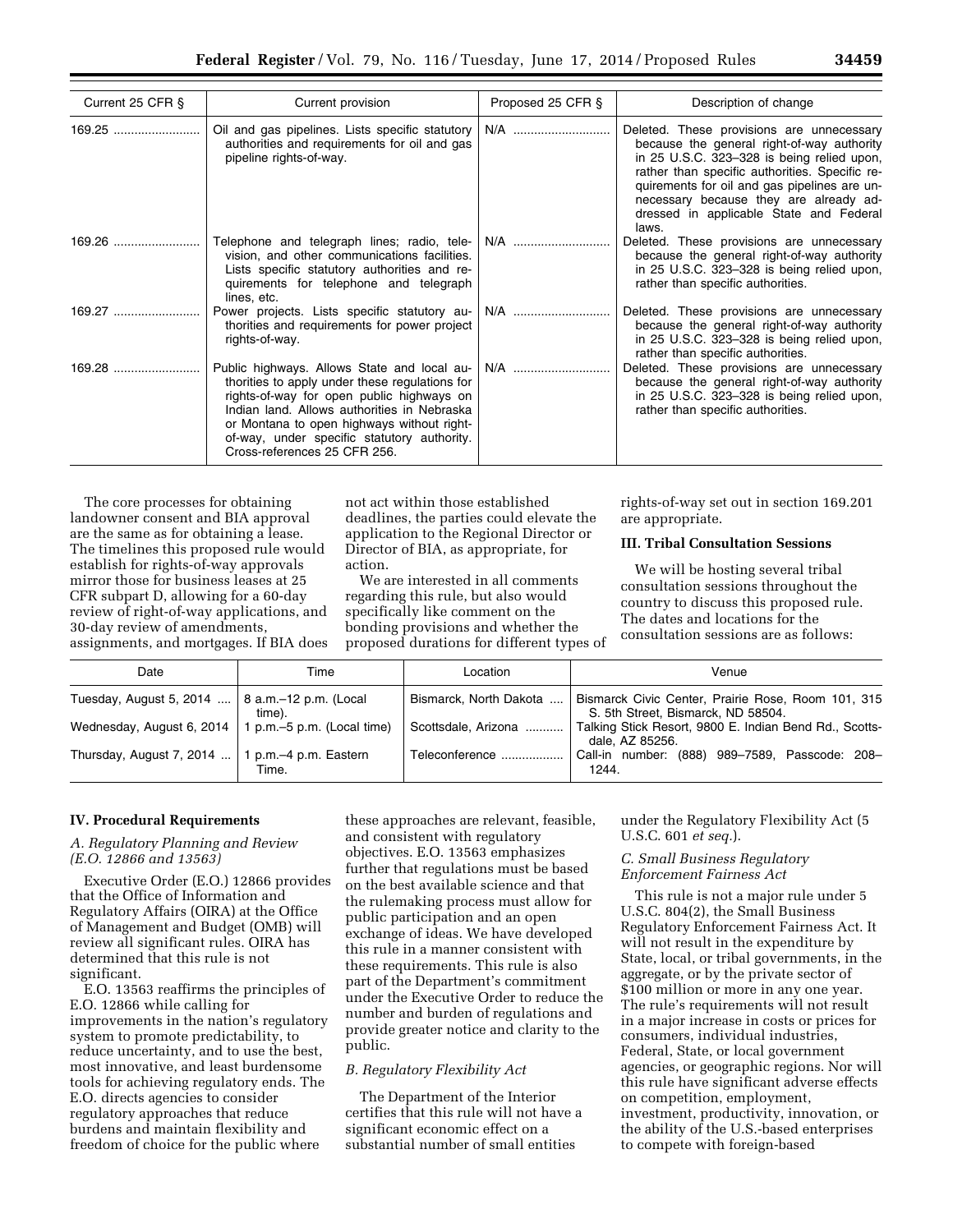enterprises because the rule is limited to rights-of-way on Indian land.

# *D. Unfunded Mandates Reform Act*

This rule does not impose an unfunded mandate on State, local, or tribal governments or the private sector of more than \$100 million per year. The rule does not have a significant or unique effect on State, local, or tribal governments or the private sector. A statement containing the information required by the Unfunded Mandates Reform Act (2 U.S.C. 1531 *et seq.*) is not required.

# *E. Takings (E.O. 12630)*

Under the criteria in Executive Order 12630, this rule does not affect individual property rights protected by the Fifth Amendment nor does it involves a compensable ''taking.'' A takings implication assessment is therefore not required.

# *F. Federalism (E.O. 13132)*

Under the criteria in Executive Order 13132, this rule has no substantial direct effect on the States, on the relationship between the national government and the States, or on the distribution of power and responsibilities among the various levels of government. This rule only concerns BIA's grant of rights-ofway on Indian land.

### *G. Civil Justice Reform (E.O. 12988)*

This rule complies with the requirements of Executive Order 12988. Specifically, this rule has been reviewed to eliminate errors and ambiguity and written to minimize litigation; and is written in clear language and contains clear legal standards.

# *H. Consultation With Indian Tribes (E.O. 13175)*

In accordance with the President's memorandum of April 29, 1994, ''Government-to-Government Relations with Native American Tribal Governments,'' Executive Order 13175 (59 FR 22951, November 6, 2000), and 512 DM 2, we have evaluated the potential effects on federally recognized Indian tribes and Indian trust assets. We will be consulting with Indian tribes during the public comment period on this rule.

# *I. Paperwork Reduction Act*

This rule contains information collections requiring approval under the Paperwork Reduction Act (PRA), 44 U.S.C. 3501 *et seq.* The Department is seeking approval for a new OMB Control Number.

*OMB Control Number:* 1076–NEW. *Title:* Rights-of-Way on Indian Land.

*Brief Description of Collection:* This information collection requires applicants for, and recipients of, rightof-way grants to cross Indian land to submit information to the Bureau of Indian Affairs.

*Type of Review:* Existing collection in use without OMB control number.

*Respondents:* Individuals and entities. *Number of Respondents:* 550 on average (each year).

*Number of Responses:* 3,300 on average (each year).

*Frequency of Response:* On occasion. *Estimated Time per Response:* 1 hour (for applications); 0.5 hours (for responses to notices of violation); 0.5 hours (for responses to trespass notices of violations); and 0.25 hours (for filing service line agreements).

*Estimated Total Annual Hour Burden:*  2,500 hours.

*Estimated Total Non-Hour Cost:*  \$2,200,000.

### *J. National Environmental Policy Act*

This rule does not constitute a major Federal action significantly affecting the quality of the human environment because these are ''regulations . . . whose environmental effects are too broad, speculative, or conjectural to lend themselves to meaningful analysis and will later be subject to the NEPA process, either collectively or case-bycase.'' 43 CFR 46.210(j). No extraordinary circumstances exist that would require greater NEPA review.

*K. Effects on the Energy Supply (E.O. 13211)* 

This rule is not a significant energy action under the definition in Executive Order 13211. A Statement of Energy Effects is not required.

### *L. Clarity of This Regulation*

We are required by Executive Orders 12866 and 12988 and by the Presidential Memorandum of June 1, 1998, to write all rules in plain language. This means that each rule we publish must:

(a) Be logically organized;

(b) Use the active voice to address readers directly;

(c) Use clear language rather than jargon;

(d) Be divided into short sections and sentences; and

(e) Use lists and tables wherever possible.

If you feel that we have not met these requirements, send us comments by one of the methods listed in the ''COMMENTS'' section. To better help us revise the rule, your comments should be as specific as possible. For example, you should tell us the

numbers of the sections or paragraphs that are unclearly written, which sections or sentences are too long, the sections where you believe lists or tables would be useful, etc.

## *M. Public Availability of Comments*

Before including your address, phone number, email address, or other personal identifying information in your comment, you should be aware that your entire comment—including your personal identifying information—may be made publicly available at any time. While you can ask us in your comment to withhold your personal identifying information from public review, we cannot guarantee that we will be able to do so.

## **List of Subjects in 25 CFR Part 169**

Indians—lands, Rights-of-way. For the reasons stated in the preamble, the Department of the Interior, Bureau of Indian Affairs, proposes to revise 25 CFR part 169 to read as follows:

# **PART 169—RIGHTS-OF-WAY OVER INDIAN LAND**

### **Subpart A—Purpose, Definitions, General Provisions**

- Sec.<br>169.001 What is the purpose of this part?
- 169.002 What terms do I need to know?<br>169.003 To what land does this part app
- 169.003 To what land does this part apply?<br>169.004 When do I need a right-of-way to
- When do I need a right-of-way to authorize possession over or across Indian land?
- 169.005 What types of rights-of-way does this part cover?
- 169.006 Does this part apply to right-of-way grants I submitted for approval before [EFFECTIVE DATE OF REGULATIONS]?
- 169.007 May tribes administer this part on BIA's behalf?
- 169.008 What laws apply to rights-of-way approved under this part?
- 169.009 What taxes apply to rights-of-way approved under this part?
- 169.010 How does BIA provide notice to the parties to a right-of-way?
- 169.011 May decisions under this part be appealed?
- 169.012 How does the Paperwork Reduction Act affect this part?

# **Subpart B—Obtaining a Right-of-Way**

### **Application**

- 169.101 How do I obtain a right-of-way across tribal or individually owned Indian land?
- 169.102 What must an application for a right-of-way include?
- 169.103 What bond must accompany the application?
- 169.104 What is the release process for a performance bond or alternate form of security?
- 169.105 What requirements for due diligence must a right-of-way grant include?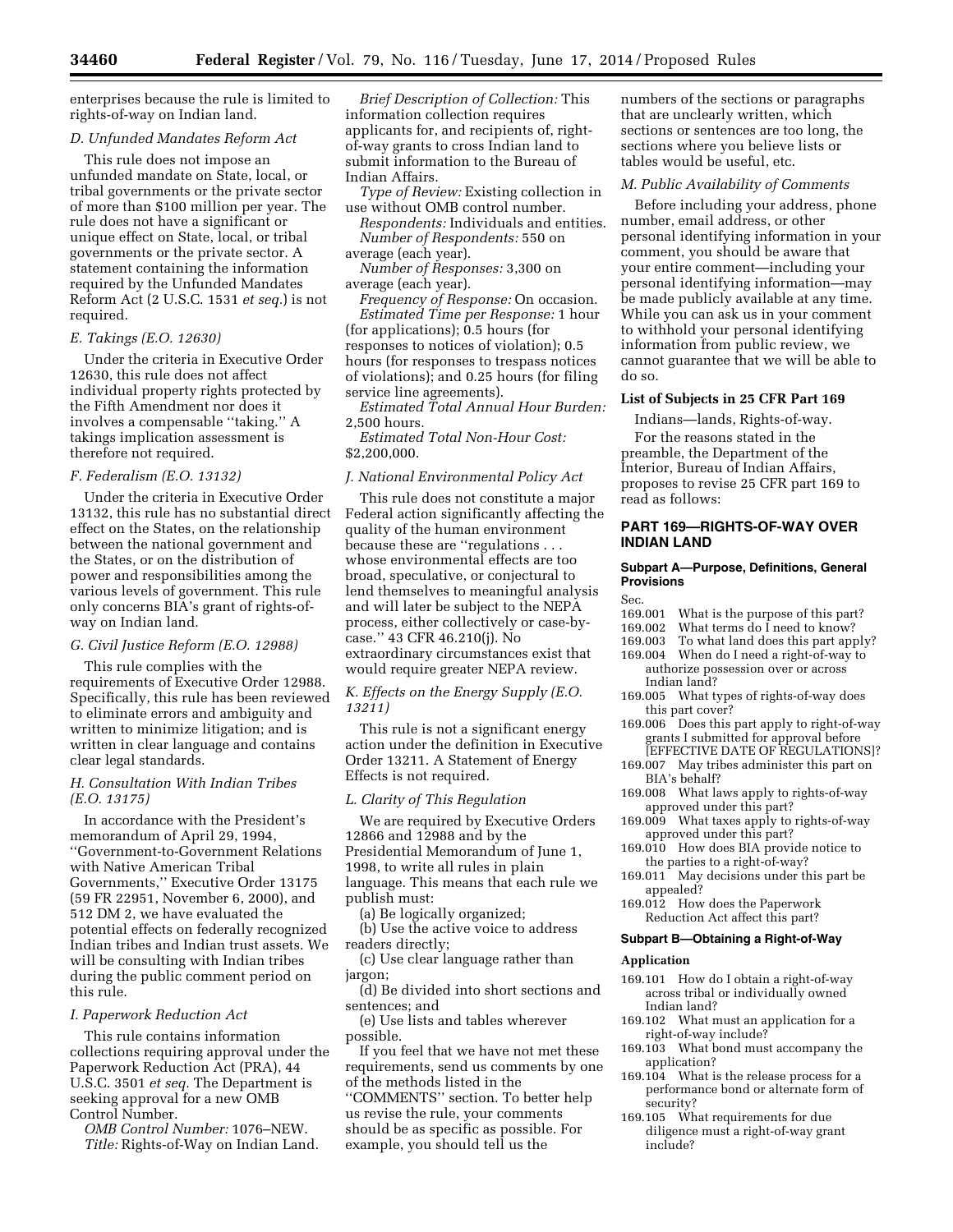#### **Consent Requirements**

- 169.106 Must I obtain tribal consent for a right-of-way across tribal land?
- 169.107 Must I obtain individual Indian landowners' consent to a grant of rightof-way across individually owned land?
- 169.108 Who is authorized to consent to a right-of-way?

#### **Compensation Requirements**

- 169.109 How much monetary compensation must be paid for a right-of-way affecting tribal land?
- 169.110 How much monetary compensation must be paid for a right-of-way affecting individually owned Indian land?
- 169.111 How will BIA determine market value for a right-of-way?
- 169.112 When are monetary compensation payments due under a right-of-way?
- 169.113 Must a right-of-way specify who receives monetary compensation payments?
- 169.114 What form of monetary compensation payment is acceptable under a right-of-way?
- 169.115 May the right-of-way provide for non-monetary or varying types of compensation?
- 169.116 Will BIA notify a grantee when a payment is due for a right-of-way?
- 169.117 Must a right-of-way grant provide for compensation reviews or adjustments?
- 169.118 What other types of payments are required for a right-of-way?

#### **Grants of Rights-of-Way**

- 169.119 What is the process for BIA to grant a right-of-way?
- 169.120 How will BIA determine whether to grant a right-of-way?
- 169.121 What will the grant of right-of-way contain?
- 169.122 May a right-of-way contain a preference consistent with tribal law for employment of tribal members?
- 169.123 Is a new right-of-way grant required for a new use within or overlapping an existing right-of-way?
- 169.124 What is required if the location described in the original application and grant differs from the construction location?

## **Subpart C—Term, Renewals, Amendments, Assignments, Mortgages**

#### **Term & Renewals**

- 169.201 How long may the term of a rightof-way grant be?
- 169.202 Under what circumstances will a grant of right-of-way be renewed?
- 169.203 May a right-of-way be renewed multiple times?

#### **Amendments**

- 169.204 May a grantee amend a right-ofway?
- 169.205 What is the approval process for an amendment of a right-of-way?
- 169.206 How will BIA decide whether to approve an amendment of a right-ofway?

#### **Assignments**

169.207 May a grantee assign a right-ofway?

- 169.208 What is the approval process for an assignment of a right-of-way?
- 169.209 How will BIA decide whether to approve an assignment of a right-of-way?

#### **Mortgages**

- 169.210 May a grantee mortgage a right-ofway?
- 169.211 What is the approval process for a mortgage of a right-of-way?
- 169.212 How will BIA decide whether to approve a mortgage of a right-of-way?

#### **Subpart D—Effectiveness**

- 169.301 When will a right-of-way document be effective?
- 169.302 Must a right-of-way be recorded? 169.303 What happens if BIA denies a right-of-way document?
- 169.304 What happens if BIA does not meet a deadline for issuing a decision on a right-of-way document?
- 169.305 Will BIA require an appeal bond for an appeal of a decision on a right-ofway document?

#### **Subpart E—Compliance and Enforcement**

- 169.401 What is the purpose and scope of this subpart?
- 169.402 May BIA investigate compliance with a right-of-way?
- 169.403 May a right-of-way provide for negotiated remedies if there is a violation?
- 169.404 What will BIA do about a violation of a right-of-way grant?
- 169.405 What will BIA do if the grantee does not cure a violation of a right-ofway grant on time?
- 169.406 Will late payment charges or special fees apply to delinquent payments due under a right-of-way grant?
- 169.407 How will payment rights relating to a right-of-way grant be allocated?
- 169.408 What is the process for cancelling a right-of-way?
- 169.409 When will a cancellation of a rightof-way grant be effective?
- 169.410 What will BIA do if a grantee remains in possession after a right-ofway expires or is terminated or cancelled?
- 169.411 Will BIA appeal bond regulations apply to cancellation decisions involving right-of-way grants?
- 169.412 What if an individual or entity takes possession or uses Indian land without a right-of-way or other proper authorization?

#### **Subpart F—Service Line Agreements**

- 169.501 Is a right-of-way required for service lines?
- 169.502 What are the consent requirements for service line agreements?
- 169.503 Is a valuation required for service line agreements?
- 169.504 Must I file service line agreements with the BIA?
- **Authority:** 5 U.S.C. 301; 62 Stat. 17 (25 U.S.C. 323–328), 25 U.S.C. 2218, and other acts cited in the text.

### **Subpart A—Purpose, Definitions, General Provisions**

#### **§ 169.001 What is the purpose of this part?**

(a) This part is intended to streamline the procedures and conditions under which we will approve (i.e., grant) rights-of-way over and across tribal lands, individually owned Indian lands, and Government-owned lands, by providing for the use of the broad authority under 25 U.S.C. 323–328, rather than the limited authorities under other statutes.

(b) This part specifies:

(1) Conditions and authorities under which we will approve rights-of-way on or across Indian land;

- (2) How to obtain a right-of-way;
- (3) Terms and conditions required in rights-of-way;

(4) How we administer and enforce rights-of-ways;

(5) How to renew, amend, assign, and mortgage rights-of-way; and

(6) Whether rights-of-way are required for service line agreements.

(c) This part does not cover rights-ofway on or across tribal lands within a reservation for the purpose of Federal Power Act projects, such as constructing, operating, or maintaining dams, water conduits, reservoirs, powerhouses, transmission lines or other works which must constitute a part of any project for which a license is required by the Federal Power Act.

(1) The Federal Power Act provides that any license that must be issued to use tribal lands within a reservation must be subject to and contain such conditions as the Secretary deems necessary for the adequate protection and utilization of such lands (16 U.S.C. 797(e)).

(2) In the case of tribal lands belonging to a tribe organized under the Act of June 18, 1934 (48 Stat. 984), the Federal Power Act requires that annual charges for the use of such tribal lands under any license issued by the Federal Energy Regulatory Commission must be subject to the approval of the tribe (16 U.S.C. 803(e)).

(d) This part does not apply to grants of rights-of-way on tribal land under a special act of Congress authorizing grants without our approval under certain conditions.

### **§ 169.002 What terms do I need to know?**

*Abandonment* means the grantee has affirmatively relinquished a right-of-way (as opposed to relinquishing through non-use).

*Assignment* means an agreement between a grantee and an assignee, whereby the assignee acquires all or part of the grantee's rights, and assumes all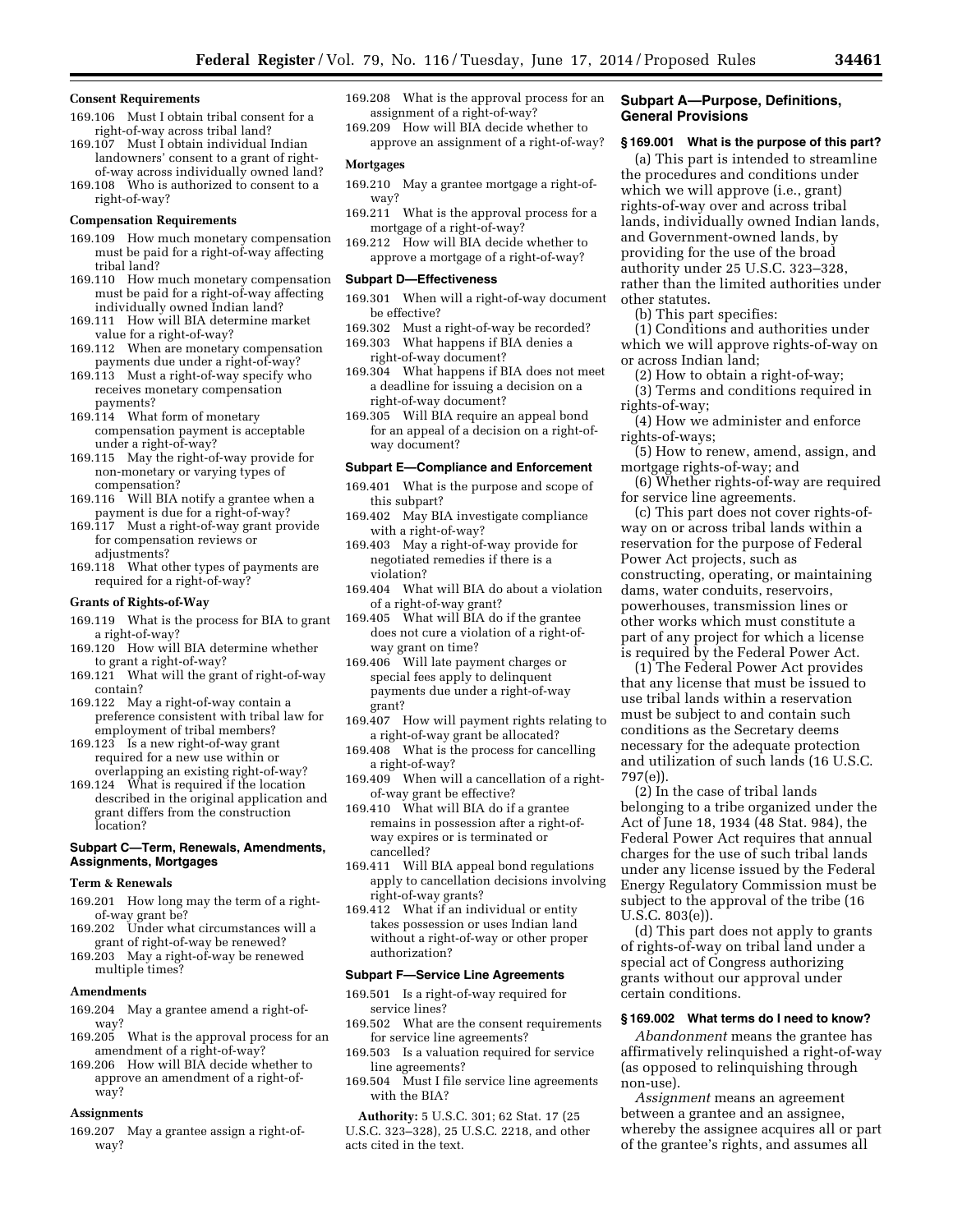of the grantee's obligations under a grant.

*Avigation hazard easement* means the right, acquired by government through purchase or condemnation from the owner of land adjacent to an airport, to the use of the air space above a specific height for the flight of aircraft.

*BIA* means the Secretary of the Interior or the Bureau of Indian Affairs within the Department of the Interior and any tribe acting on behalf of the Secretary or BIA under § 169.007 of this part.

*Compensation* means something bargained for that is fair and reasonable under the circumstances of the agreement.

*Constructive notice* means notice:

(1) Posted at the tribal government office, tribal community building, and/ or the United States Post Office; and

(2) Published in the local newspaper(s) nearest to the affected land and/or announced on a local radio station(s).

*Easement* means an interest in land owned by another person, consisting of the right to use or control, for a specific limited purpose, the land, or an area above or below it.

*Encumbered account* means a trust fund account where some portion of the proceeds are obligated to another party.

*Fractional interest* means an undivided interest in Indian land owned as tenancy in common by individual Indian or tribal landowners and/or fee owners.

*Government land* means any tract, or interest therein, in which the surface estate is owned and administered by the United States, not including Indian land.

*Grant* means the formal transfer of a right-of-way interest by the Secretary's approval.

*Grantee* means a person or entity to whom the Secretary grants a right-ofway.

*Immediate family* means, in the absence of a definition under applicable tribal law, a spouse, brother, sister, aunt, uncle, niece, nephew, first cousin, lineal ancestor, lineal descendant, or member of the household.

*Indian* means:

(1) Any person who is a member of any Indian tribe, is eligible to become a member of any Indian tribe, or is an owner as of October 27, 2004, of a trust or restricted interest in land;

(2) Any person meeting the definition of Indian under the Indian Reorganization Act (25 U.S.C. 479) and the regulations promulgated thereunder; and

(3) With respect to the inheritance and ownership of trust or restricted land in the State of California under 25 U.S.C. 2206, any person described in paragraph (1) or (2) of this definition or any person who owns a trust or restricted interest in a parcel of such land in that State.

*Indian land* means any tract in which any interest in the surface estate is owned by a tribe or individual Indian in trust or restricted status and includes both individually owned Indian land and tribal land.

*Indian landowner* means a tribe or individual Indian who owns an interest in Indian land.

*Indian tribe* or *tribe* means an Indian tribe under section 102 of the Federally Recognized Indian Tribe List Act of 1994 (25 U.S.C. 479a).

*Individually owned Indian land*  means any tract, or interest therein, in which the surface estate is owned by an individual Indian in trust or restricted status.

*In-kind compensation* means payment is in goods or services rather than money.

*Legal description* means that part of the conveyance document of land or interest in land, which identifies the land or interest to be affected.

*LTRO* means the Land Titles and Records Office of BIA.

*Map of definite location* means a survey plat showing the location, size, and extent of the right-of-way and other related parcels, with respect to each affected parcel of individually owned land, tribal land, or Government land and with respect to the public surveys under 25 U.S.C. 176, 43 U.S.C. 2, and 1764.

*Market value* means the amount of compensation that a right-of-way would most probably command in an open and competitive market.

*Right-of-way* means a legal right to cross tribal land, individually owned Indian land, or Government land for a specific purpose, including but not limited to building and operating a line or road. This term may also refer to the land subject to the grant of right-of-way.

*Right-of-way document* means a rightof-way grant, renewal, amendment, assignment, or mortgage of a right-ofway.

*Secretary* means the Secretary of the Interior or an authorized representative.

*Section 17 corporation* means an Indian corporation federally chartered under section 17 of the Act of June 18, 1934, 25 U.S.C. 476.

*Service line* means a utility line running from a main line that is used only for supplying owners or authorized occupants or users of land with telephone, water, electricity, gas,

internet service, or other home utility service.

*Trespass* means any unauthorized occupancy, use of, or action on tribal or individually owned Indian land.

*Tribal authorization* means a duly adopted tribal resolution, tribal ordinance, or other appropriate tribal document authorizing the specified action.

*Tribal land* means any tract, or interest therein, in which the surface estate is owned by one or more tribes in trust or restricted status, and includes such lands reserved for BIA administrative purposes. The term also includes the surface estate of lands held in trust for an Indian corporation chartered under section 17 of the Act of June 18, 1934 (48 Stat. 988; 25 U.S.C. 477).

*Trust account* means a tribal account or Individual Indian Money (IIM) account for trust funds maintained by the Secretary.

*Trust or restricted status* means: (1) That the United States holds title to the tract or interest in trust for the benefit of one or more tribes or individual Indians; or

(2) That one or more tribes or individual Indians holds title to the tract or interest, but can alienate or encumber it only with the approval of the United States because of limitations in the conveyance instrument under Federal law or limitations in Federal law.

*Uniform Standards of Professional Appraisal Practice (USPAP)* means the standards promulgated by the Appraisal Standards Board of the Appraisal Foundation to establish requirements and procedures for professional real property appraisal practice.

*Us/we/our* means the BIA.

#### **§ 169.003 To what land does this part apply?**

(a) This part applies to Indian land and Government land.

(1) We will not take any action on a right-of-way across fee land or collect compensation on behalf of fee interest owners. We will not condition our grant of a right-of-way across Indian land or Government land on the applicant having obtained a right-of-way from the owners of any fee interests. The applicant will be responsible for negotiating directly with and making any payments directly to the owners of any fee interests that may exist in the property on which the right-of-way is granted.

(2) We will not include the fee interests in a tract in calculating the applicable percentage of interests required for consent to a right-of-way.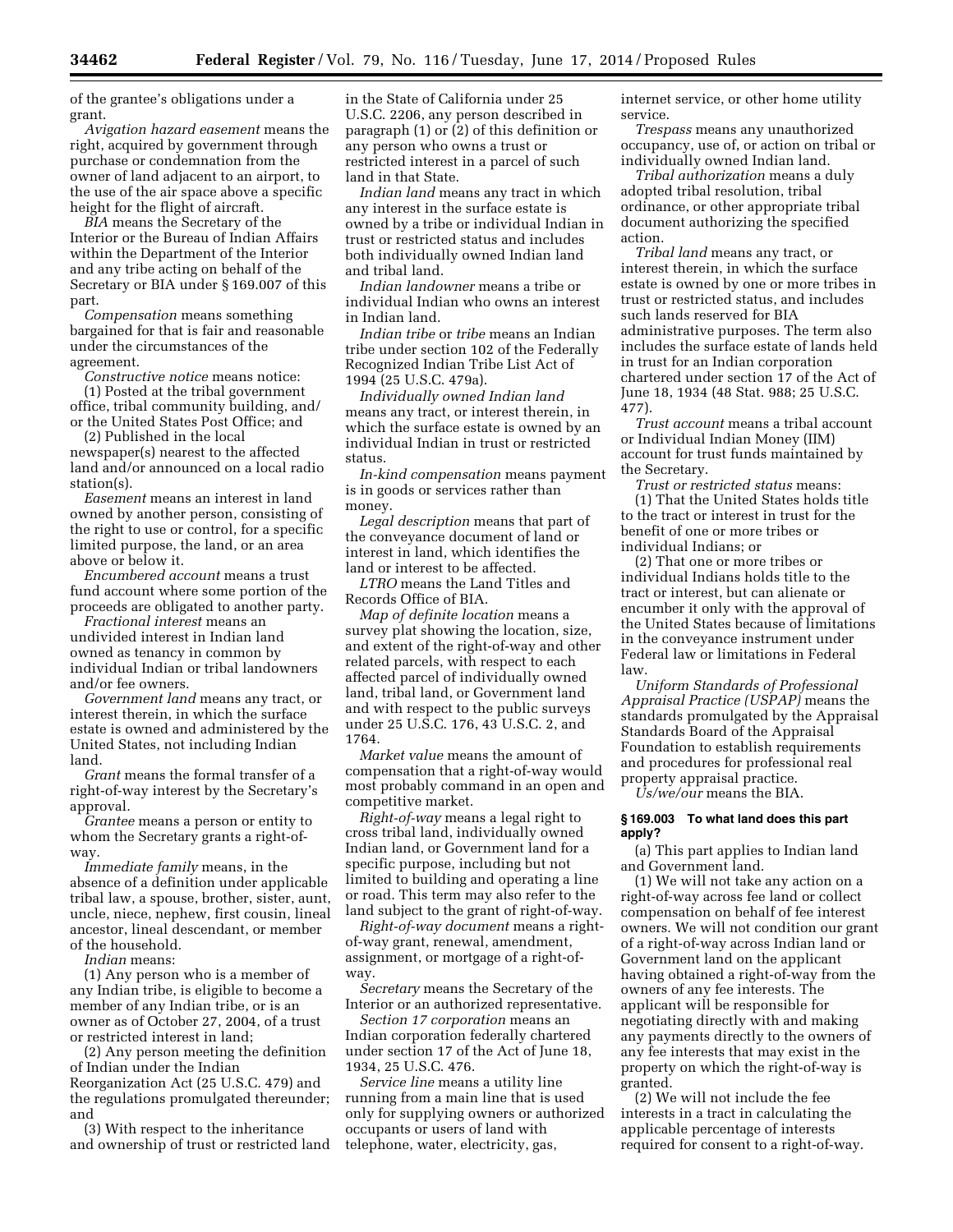(b) This paragraph (b) applies if there is a life estate on the land proposed to be subject to a right-of-way.

(1) Unless otherwise provided in a will creating the life estate, when all of the trust or restricted interests in a tract are subject to the same life estate (created by operation of law), the life tenant may grant a right-of-way over the land without the consent of the owners of the remainder interests or our approval, for the duration of the life estate.

(i) The right-of-way will terminate upon the expiration of the life estate.

(ii) The life tenant must record the right-of-way in the LTRO.

(iii) The grantee must pay compensation directly to the life tenant under the terms of the right-of-way unless the whereabouts of the life tenant are unknown, in which case we may collect compensation on behalf of the life tenant.

(iv) We may monitor the use of the land, as appropriate, and will enforce the terms of the right-of-way on behalf of the owners of the remainder interests, but will not be responsible for enforcing the right-of-way on behalf of the life tenant.

(v) We will not grant a right-of-way on behalf of the owners of the remainder interests or join in a right-of-way granted by the life tenant on behalf of the owners of the remainder interests

except as needed to preserve the value of the land.

(2) Unless otherwise provided in a will creating the life estate, when less than all of the trust or restricted interests in a tract are subject to a particular life estate (by operation of law), the life tenant may grant a rightof-way for his or her interest without the consent of the owners of the remainder interests, for the duration of the life estate, but the applicant must obtain the consent of the co-owners and our approval.

(i) The right-of-way over the life interest will terminate upon the expiration of the life estate.

(ii) We will not grant a right-of-way on the life tenant's behalf.

(iii) The right-of-way must provide that the grantee pays the life tenant directly, unless the life tenant's whereabouts are unknown in which case we may collect compensation on behalf of the life tenant.

(iv) The right-of-way must be recorded in the LTRO.

(v) We may monitor the use of the land, as appropriate, and will enforce the terms of the right-of-way on behalf of the owners of the remainder interests, but will not be responsible for enforcing the right-of-way on behalf of the life tenant.

(3) We may grant a right-of-way for longer than the duration of a life estate

with the consent of a majority of the owners of the remainder interests, and may consent on behalf of undetermined owners of remainder interests.

(4) Unless otherwise provided in a will creating the life estate, where the owners of the remainder interests and the life tenant have not entered into a right-of-way or other written agreement approved by the Secretary providing for the distribution of rent monies under the right-of-way, the life tenant will receive payment in accordance with the distribution and calculation scheme set forth in Part 179 of this chapter.

(5) The life tenant may not cause or allow permanent injury to the land.

(6) The life tenant must provide a copy of their right-of-way consent to us and must record any right-of-way granted under paragraph (b)(1) of this section in the LTRO.

### **§ 169.004 When do I need a right-of-way to authorize possession over or across Indian land?**

(a) You need an approved right-ofway under this part before crossing Indian land if you meet one of the criteria in the following table, unless you are authorized by a land use agreement not subject to this part (e.g., under 25 CFR part 84) or a lease under 25 CFR part 162, 211, 212, 225, or similar, tribe-specific authority.

| If you are $\ldots$                                                                                                                                                                                                                                                | then you must obtain a right-of-way under this part                                                                                                                                                                                                                                                                                                                     |
|--------------------------------------------------------------------------------------------------------------------------------------------------------------------------------------------------------------------------------------------------------------------|-------------------------------------------------------------------------------------------------------------------------------------------------------------------------------------------------------------------------------------------------------------------------------------------------------------------------------------------------------------------------|
| (1) A person or legal entity (including an independent legal entity<br>owned and operated by a tribe or Federal, State, or local govern-<br>mental entity) who is not an owner of the Indian land.<br>(2) An Indian landowner of a fractional interest in the land | from us, with the consent of the owners of the majority interest in the<br>land before crossing the land or any portion thereof.<br>from us, with the consent of the owners of other trust and restricted in-<br>terests in the land, totaling at least a majority interest, unless all of<br>the owners have given you permission to cross without a right-of-<br>way. |

(b) You do not need a right-of-way to cross Indian land if:

(1) You are an Indian landowner who owns 100 percent of the trust or restricted interests in the land; or

(2) You meet any of the criteria in the following table.

| You do not need a right-of-way if you are                                                                                                                                   | but the following conditions apply                                                                                                                                                             |
|-----------------------------------------------------------------------------------------------------------------------------------------------------------------------------|------------------------------------------------------------------------------------------------------------------------------------------------------------------------------------------------|
| (i) A parent or quardian of a minor child who owns 100 percent of the<br>trust or restricted interests in the land.                                                         | We may require you to provide evidence of a direct benefit to the<br>minor child and when the child is no longer a minor, you must obtain<br>a right-of-way to authorize continued possession. |
| (ii) Authorized by a service line agreement to cross the land<br>(iii) Otherwise authorized by law (e.g., a statute, judicial order, or com-<br>mon law authorizes access). | You must file the agreement with us under §169.504.<br>You must comply with the requirements of the applicable statute, judi-<br>cial order, or common law.                                    |

# **§ 169.005 What types of rights-of-way does this part cover?**

(a) This part covers rights-of-way over and across Indian or Government land, for uses including but not limited to the following:

(1) Railroads;

(2) Public roads and highways;

(3) Access roads;

(4) Service roads and trails essential to any other right-of-way purpose;

(5) Public and community water lines (including pumping stations and appurtenant facilities);

(6) Public sanitary and storm sewer lines (including sewage disposal and treatment plant lines);

(7) Water control and use projects (including but not limited to, flowage easements, irrigation ditches and canals, and water treatment plant lines); (8) Oil and gas pipelines;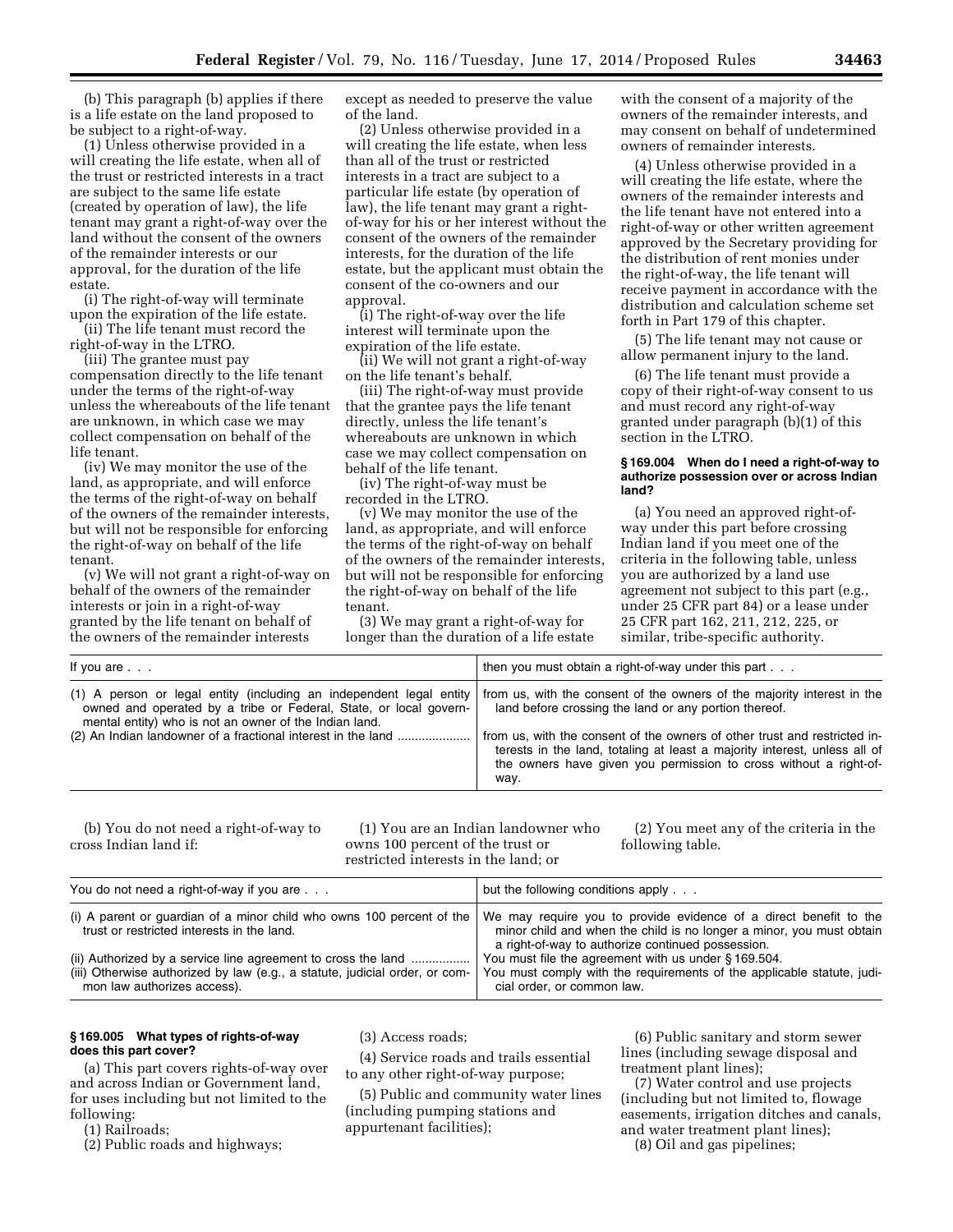(9) Electric transmission and distribution lines (including poles, towers, and appurtenant facilities);

(10) Telecommunications, broadband, fiber optic lines;

(11) Avigation hazard easements; or (12) Conservation easements not

covered by 25 CFR 84, Encumbrances of Tribal Land—Contract Approvals, or 25 CFR 162, Leases and Permits.

(b) BIA will grant rights-of-way using the authority in 25 U.S.C. 323–328, and relying on supplementary authority such as 25 U.S.C. 2218, where appropriate, and this part covers all rights-of-way granted under that statutory authority. This part also covers existing rights-of-way that were granted under other statutory authorities prior to the effective date of this rule, except that if the provisions of the preexisting right-of-way document conflict with this part, the provisions of the preexisting right-of-way document govern.

## **§ 169.006 Does this part apply to right-ofway grants I submitted for approval before [EFFECTIVE DATE OF REGULATIONS]?**

This part applies to all right-of-way documents. If you submitted your rightof-way document to us for granting or approval before [EFFECTIVE DATE OF REGULATIONS], the qualifications in paragraphs (a) and (b) of this section also apply.

(a) If we granted or approved your right-of-way document before [EFFECTIVE DATE OF REGULATIONS], this part applies to that right-of-way document; however, if the provisions of the right-of-way document conflict with this part, the provisions of the right-of-way document govern.

(b) If you submitted a right-of-way document but we did not approve or grant it before [EFFECTIVE DATE OF REGULATIONS], then:

(1) We will review the right-of-way document under the regulations in effect at the time of your submission; and

(2) Once we grant or approve the right-of-way document, this part applies to that right-of-way document; however, if the provisions of the right-of-way document conflict with this part, the provisions of the right-of-way document govern.

## **§ 169.007 May tribes administer this part on BIA's behalf?**

A tribe or tribal organization may contract or compact under the Indian Self-Determination and Education Assistance Act (25 U.S.C. 450f *et seq.*) to administer any portion of this part that is not a grant, approval, or disapproval of a right-of-way document,

waiver of a requirement for right-of-way grant or approval (including but not limited to waivers of market value and valuation), cancellation of a right-ofway, or an appeal.

### **§ 169.008 What laws apply to rights-of-way approved under this part?**

(a) In addition to the regulations in this part, rights-of-way approved under this part:

(1) Are subject to all applicable Federal laws;

(2) Are subject to tribal law, subject to paragraph (b) of this section; and

(3) Are not subject to State law or the law of a political subdivision thereof except that:

(i) State law or the law of a political subdivision thereof may apply in the specific areas and circumstances in Indian country where the Indian tribe with jurisdiction has made it expressly applicable;

(ii) State law may apply in the specific areas and circumstances in Indian country where Congress has made it expressly applicable; and

(iii) State law may apply where a Federal court has expressly applied State law to a specific area or circumstance in Indian country in the absence of Federal or tribal law.

(b) Tribal laws generally apply to land under the jurisdiction of the tribe enacting the laws, except to the extent that those tribal laws are inconsistent with these regulations or other applicable Federal law. However, these regulations may be superseded or modified by tribal laws, as long as:

(1) The tribe has notified us of the superseding or modifying effect of the tribal laws;

(2) The superseding or modifying of the regulation would not violate a Federal statute or judicial decision, or conflict with our general trust responsibility under Federal law; and

(3) The superseding or modifying of the regulation applies only to tribal land.

(c) Unless prohibited by Federal law, the parties to a right-of-way may subject that right-of-way to State or local law in the absence of Federal or tribal law, if the Indian landowners expressly agree, in writing, to the application of State or local law.

(d) An agreement under paragraph (c) of this section does not waive a tribe's sovereign immunity unless the tribe expressly states its intention to waive sovereign immunity in its consent to the right-of-way on tribal land.

(e) A right-of-way is an interest in land, but title does not pass to the grantee. Unless otherwise expressly stated in its consent to the right-of-way for tribal land, or in a tribal authorization for a right-of-way for individually-owned Indian land, the Secretary's grant of a right-of-way does not diminish to any extent:

(1) The Indian tribe's jurisdiction over the land subject to the right-of-way;

(2) The power of the Indian tribe to tax the land, any improvements on the land, or any activity related to, and not inconsistent with, the right-of-way;

(3) The Indian tribe's authority to enforce tribal law of general or particular application on the land subject to the right-of-way, as if there were no grant of right-of-way;

(4) The Indian tribe's inherent sovereign power to exercise civil jurisdiction over non-members on tribal land by regulating, through taxation, licensing, or other means, the activities of non-members who enter into consensual relationships with the Indian tribe or its members; or

(5) The character of the land subject to the right-of-way as Indian country under 18 U.S.C. 1151.

#### **§ 169.009 What taxes apply to rights-ofway approved under this part?**

(a) Subject only to applicable Federal law, permanent improvements in a right-of-way, without regard to ownership of those improvements, are not subject to any fee, tax, assessment, levy, or other charge imposed by any State or political subdivision of a State. Improvements may be subject to taxation by the Indian tribe with jurisdiction.

(b) Subject only to applicable Federal law, activities under a right-of-way grant are not subject to any fee, tax, assessment, levy, or other charge (e.g., business use, privilege, public utility, excise, gross revenue taxes) imposed by any State or political subdivision of a State. Activities may be subject to taxation by the Indian tribe with jurisdiction.

(c) Subject only to applicable Federal law, the right-of-way or possessory interest is not subject to any fee, tax, assessment, levy, or other charge imposed by any State or political subdivision of a State. Possessory interests may be subject to taxation by the Indian tribe with jurisdiction.

### **§ 169.010 How does BIA provide notice to the parties to a right-of-way?**

(a) When this part requires us to notify the parties of the status of our review of a right-of-way document (including but not limited to, providing notice to the parties of the date of receipt, informing the parties of the need for additional review time, and informing the parties that an application package is not complete):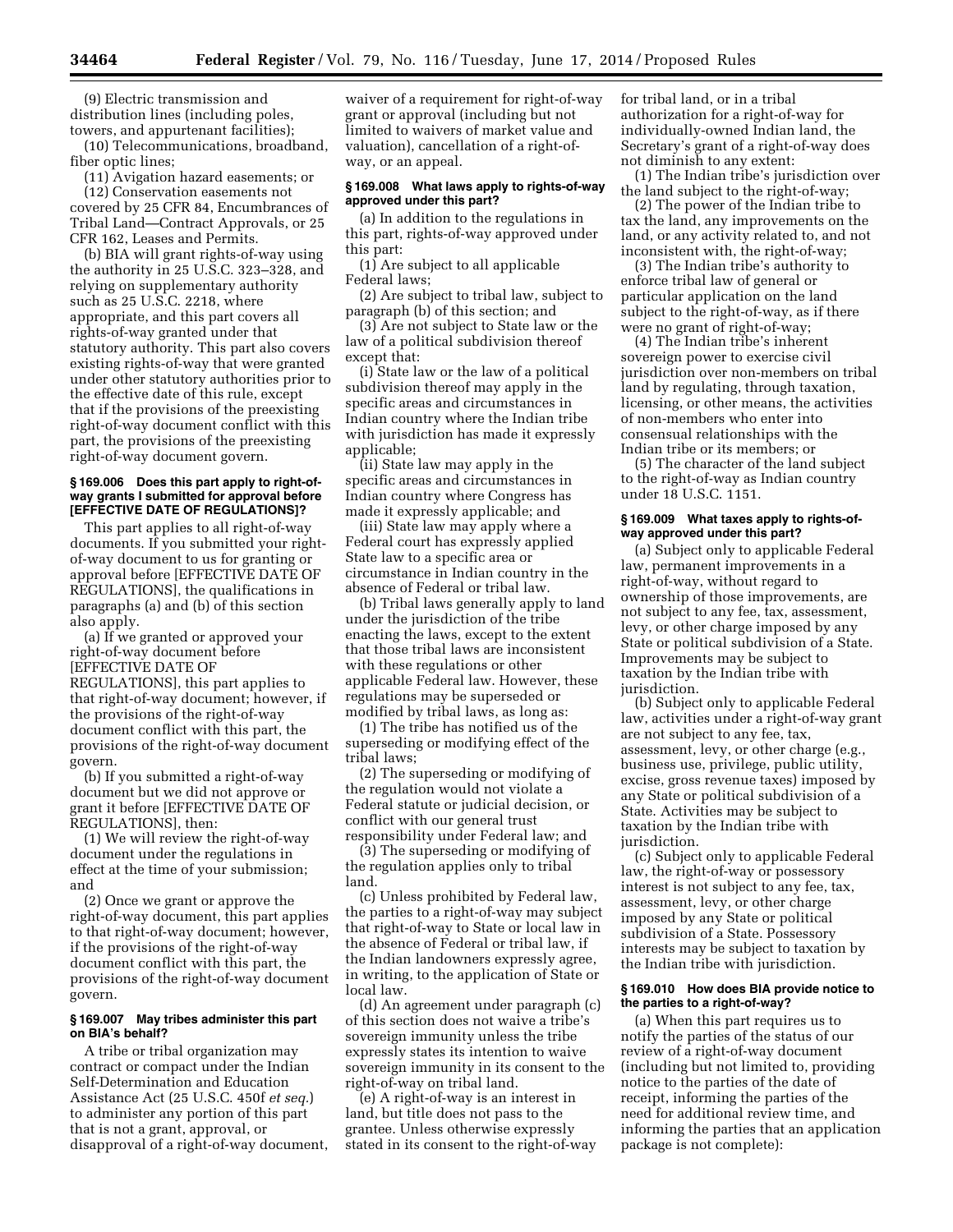(1) For rights-of-way affecting tribal land, we will notify the grantee and the tribe by mail; and

(2) For rights-of-way affecting individually owned Indian land, we will notify the grantee by mail and, where feasible, the individual Indian landowners by constructive notice or mail.

(b) When this part requires us to notify the parties of our determination to approve or disapprove a right-of-way document, and to provide any right of appeal:

(1) For rights-of-way affecting tribal land, we will notify the applicant and the tribe by mail; and

(2) For rights-of-way affecting individually owned Indian land, we will notify the applicant by mail and the individual Indian landowners by constructive notice, mail, or electronic mail.

### **§ 169.011 May decisions under this part be appealed?**

(a) Appeals from BIA decisions under this part may be taken under part 2 of this chapter, except:

(1) Our decision to disapprove a rightof-way may be appealed only by an Indian landowner.

(2) Our decision to disapprove any other right-of-way document may be appealed only by the Indian landowners or the applicant.

(b) For purposes of appeals from BIA decisions under this part, ''interested party'' is defined as any person whose own direct economic interest is adversely affected by an action or decision.

## **§ 169.012 How does the Paperwork Reduction Act affect this part?**

The collections of information in this part have been approved by the Office of Management and Budget under 44 U.S.C. 3501 *et seq.* and assigned OMB Control Number 1076–NEW. Response is required to obtain a benefit. A Federal agency may not conduct or sponsor, and you are not required to respond to, a collection of information unless it displays a currently valid OMB Control Number.

### **Subpart B—Obtaining a Right-of-Way**

#### **Application**

#### **§ 169.101 How do I obtain a right-of-way across tribal or individually owned Indian land?**

(a) To obtain a right-of-way across tribal or individually owned Indian land, you must submit a complete application to the BIA office with jurisdiction over the land covered by the right-of-way.

(b) If you must obtain access to Indian land to prepare information required by the application (e.g., to survey), you must obtain the consent of the Indian landowners in the following manner before accessing the land, but our approval to access is not required.

(1) For tribal land, you must obtain written authorization or a permit from the tribe.

(2) For individually owned Indian land, you must notify all Indian landowners and obtain the consent of the Indian landowners of the majority interest under § 169.107. Upon written request, we will provide you with the names, addresses, and percentage of ownership of individual Indian landowners, to allow you to obtain the landowners' consent to survey.

(3) If the BIA will be granting the right-of-way across Indian land under § 169.107(b), then the BIA may grant permission to access the land.

### **§ 169.102 What must an application for a right-of-way include?**

(a) An application for a right-of-way must identify:

(1) The applicant;

(2) The tract(s) or parcel(s) affected by the right-of-way;

(3) The general location of the rightof-way;

(4) The purpose of the right-of-way; (5) The duration of the right-of-way: and

(6) The ownership of permanent improvements associated with the rightof-way and the responsibility for constructing, operating, maintaining, and managing permanent improvements under § 169.105.

(b) The following must be submitted with the application:

(1) An accurate legal description of the right-of-way, its boundaries, and parcels associated with the right-of-way;

(2) A map of definite location of the right-of-way and existing facilities adjacent to the proposed project, signed by a professional surveyor or engineer (this requirement does not apply to easements covering the entire tract of land);

(3) A bond meeting the requirements of § 169.103;

(4) Record of consent for the right-ofway meeting the requirements of § 169.106 for tribal land, and § 169.107 for individually owned Indian land;

(5) If applicable, a valuation meeting the requirements of § 169.111;

(6) If the applicant is a corporation, limited liability company, partnership, joint venture, or other legal entity, except a tribal entity, information such as organizational documents, certificates, filing records, and resolutions, demonstrating that:

(i) The representative has authority to execute the application;

(ii) The right-of-way will be enforceable against the applicant; and

(iii) The legal entity is in good standing and authorized to conduct business in the jurisdiction where the land is located;

(7) Environmental and archeological reports, surveys, and site assessments, as needed to facilitate compliance with applicable Federal and tribal environmental and land use requirements.

(c) There is no standard application form.

### **§ 169.103 What bond must accompany the application?**

(a) You must include payment of a performance bond or alternative form of security with your application for a right-of-way in an amount that covers:

(1) The highest annual rental specified in the grant, unless

compensation is a one-time payment; (2) The estimated damages resulting from the construction of any permanent improvements;

(3) The operation and maintenance charges for any land located within an irrigation project; and

(4) The restoration and reclamation of the premises to their condition at the start of the right-of-way or some other specified condition.

(b) The performance bond or other security must be deposited with us and made payable only to us, and may not be modified without our approval, except for tribal land in which case the bond or security may be deposited with and made payable to the tribe, and may not be modified without the approval of the tribe.

(c) The grant will specify the conditions under which we may adjust the security or performance bond requirements to reflect changing conditions, including consultation with the tribal landowner for tribal land before the adjustment.

(d) We may require that the surety provide any supporting documents needed to show that the performance bond or alternative form of security will be enforceable, and that the surety will be able to perform the guaranteed obligations.

(e) The performance bond or other security instrument must require the surety to provide notice to us at least 60 days before canceling a performance bond or other security. This will allow us to notify the grantee of its obligation to provide a substitute performance bond or other security before the cancellation date. Failure to provide a substitute performance bond or security is a violation of the right-of-way.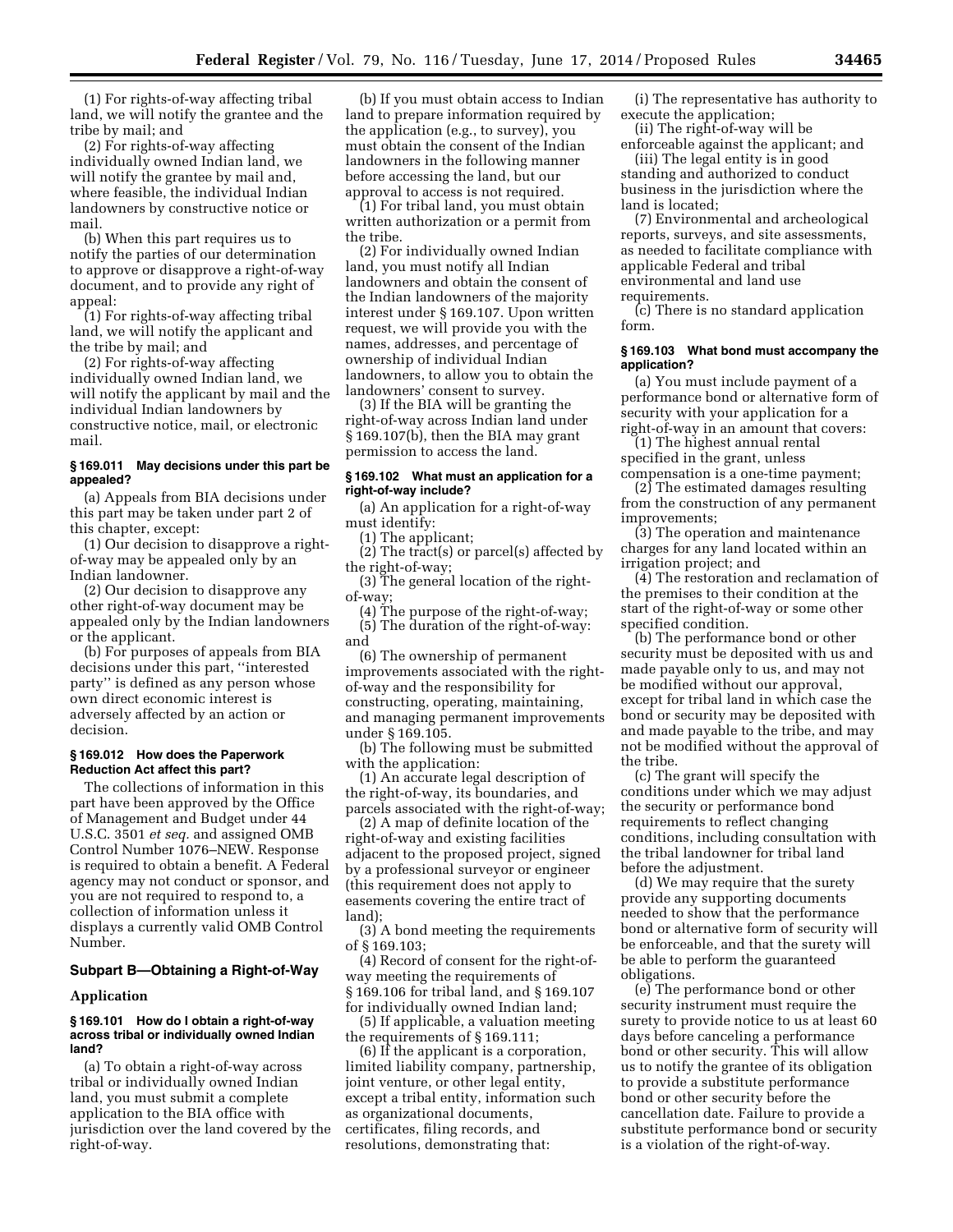(f) We may waive the requirement for a performance bond or alternative form of security if the Indian landowners of the majority of the interests request it and we determine a waiver is in the Indian landowners' best interest. For tribal land, we will defer, to the maximum extent possible, to the tribe's determination that a waiver of a performance bond or alternative form of security is in its best interest.

(g) We will accept a performance bond only in one of the following forms:

(1) Certificates of deposit issued by a federally insured financial institution authorized to do business in the United States;

(2) Irrevocable letters of credit issued by a federally insured financial institution authorized to do business in the United States;

(3) Negotiable Treasury securities; or

(4) Surety bonds issued by a company approved by the U.S. Department of the Treasury.

(h) We may accept an alternative form of security approved by us that provides adequate protection for the Indian landowners and us, including but not limited to an escrow agreement and assigned savings account.

(i) All forms of performance bonds or alternative security must, if applicable:

(1) Indicate on their face that BIA approval is required for redemption;

(2) Be accompanied by a statement granting full authority to BIA to make an immediate claim upon or sell them if the grantee violates the right-of-way;

(3) Be irrevocable during the term of the performance bond or alternative security; and

(4) Be automatically renewable during the term of the right-of-way.

(j) We will not accept cash bonds.

### **§ 169.104 What is the release process for a performance bond or alternative form of security?**

Upon expiration, termination, or cancellation of the right-of-way, the grantee may ask BIA in writing to release the performance bond or alternative form of security. Upon receiving the grantee's request, BIA will:

(a) Confirm with the tribe, for tribal land or, where feasible, with the Indian landowners for individually owned Indian land, that the grantee has complied with all grant obligations; and

(b) Release the performance bond or alternative form of security to the grantee, unless we determine that the bond or security must be redeemed to fulfill the contractual obligations.

#### **§ 169.105 What requirements for due diligence must a right-of-way grant include?**

(a) If permanent improvements are to be constructed, the right-of-way grant

must include due diligence requirements that require the grantee to complete construction of any permanent improvements within the schedule specified in the right-of-way grant or general schedule of construction, and a process for changing the schedule by mutual consent of the parties. If construction does not occur, or is not expected to be completed, within the time period specified in the grant, the grantee must provide the Indian landowners and BIA with an explanation of good cause as to the nature of any delay, the anticipated date of construction of facilities, and evidence of progress toward commencement of construction.

(b) Failure of the grantee to comply with the due diligence requirements of the grant is a violation of the grant and may lead to cancellation of the right-ofway under § 169.408.

(c) BIA may waive the requirements in this section if such waiver is in the best interest of the Indian landowners.

#### **Consent Requirements**

### **§ 169.106 Must I obtain tribal consent for a right-of-way across tribal land?**

The applicant must obtain tribal consent, in the form of a tribal authorization, to a grant of right-of-way across tribal land.

#### **§ 169.107 Must I obtain individual Indian landowners' consent to a grant of right-ofway across individually-owned land?**

(a) Except as provided in paragraph (b) of this section, the applicant must notify all individual Indian landowners and must obtain consent from the owners of the majority interest in each tract affected by the grant of right-ofway.

(b) We may issue the grant of right-ofway without the consent of any of the individual Indian owners if:

(1) The owners of interests in the land are so numerous that it would be impracticable to obtain consent;

(2) We determine the grant will cause no substantial injury to the land or any landowner;

(3) We determine that all of the landowners will be adequately compensated for consideration and any damages that may arise from a grant of right-of-way; and

(4) We provide notice of our intent to issue the grant of right-of-way to all of the owners at least 30 days prior to the date of the grant using the procedures in § 169.010.

(c) For the purposes of this section, the owners of interests in the land are so numerous that it would be impracticable to obtain consent, where there are:

(1) 50 or more, but less than 100, coowners of undivided trust or restricted interests, and no one of such co-owners holds a total undivided trust or restricted interest in the parcel that is greater than 10 percent of the entire undivided ownership of the parcel; or

(2) 100 or more co-owners of undivided trust or restricted interests.

(d) The right-of-way will not bind a non-consenting Indian tribe, except with respect to the tribally owned fractional interest, and the nonconsenting Indian tribe will not be treated as a party to the right-of-way. Nothing in this paragraph affects the sovereignty or sovereign immunity of the Indian tribe.

(e) Successors are bound by consent granted by their predecessors-ininterest.

## **§ 169.108 Who is authorized to consent to a right-of-way?**

(a) Indian tribes, adult Indian landowners, and emancipated minors, may consent to a right-of-way affecting their land, including undivided interests in fractionated tracts.

(b) The following individuals or entities may consent on behalf of an individual Indian landowner:

(1) An adult with legal custody acting on behalf of his or her minor children;

(2) A guardian, conservator, or other fiduciary appointed by a court of competent jurisdiction to act on behalf of an individual Indian landowner;

(3) Any person who is authorized to practice before the Department of the Interior under 43 CFR 1.3(b) and has been retained by the Indian landowner for this purpose;

(4) BIA, under the circumstances in paragraph (c) of this section; or

(5) An adult or legal entity who has been given a written power of attorney that:

(i) Meets all of the formal requirements of any applicable law under § 169.008;

(ii) Identifies the attorney-in-fact; and (iii) Describes the scope of the powers granted, to include granting rights-ofway on land, and any limits on those powers.

(c) BIA may give written consent to a right-of-way, as long as we determine that the grant will cause no substantial injury to the land or any landowner, and that consent must be counted in the majority interest under § 169.107, on behalf of:

(1) The individual owner, if the owner is deceased, and the heirs to, or devisees of, the interest of the deceased owner have not been determined;

(2) An individual whose whereabouts are unknown to us, after we make a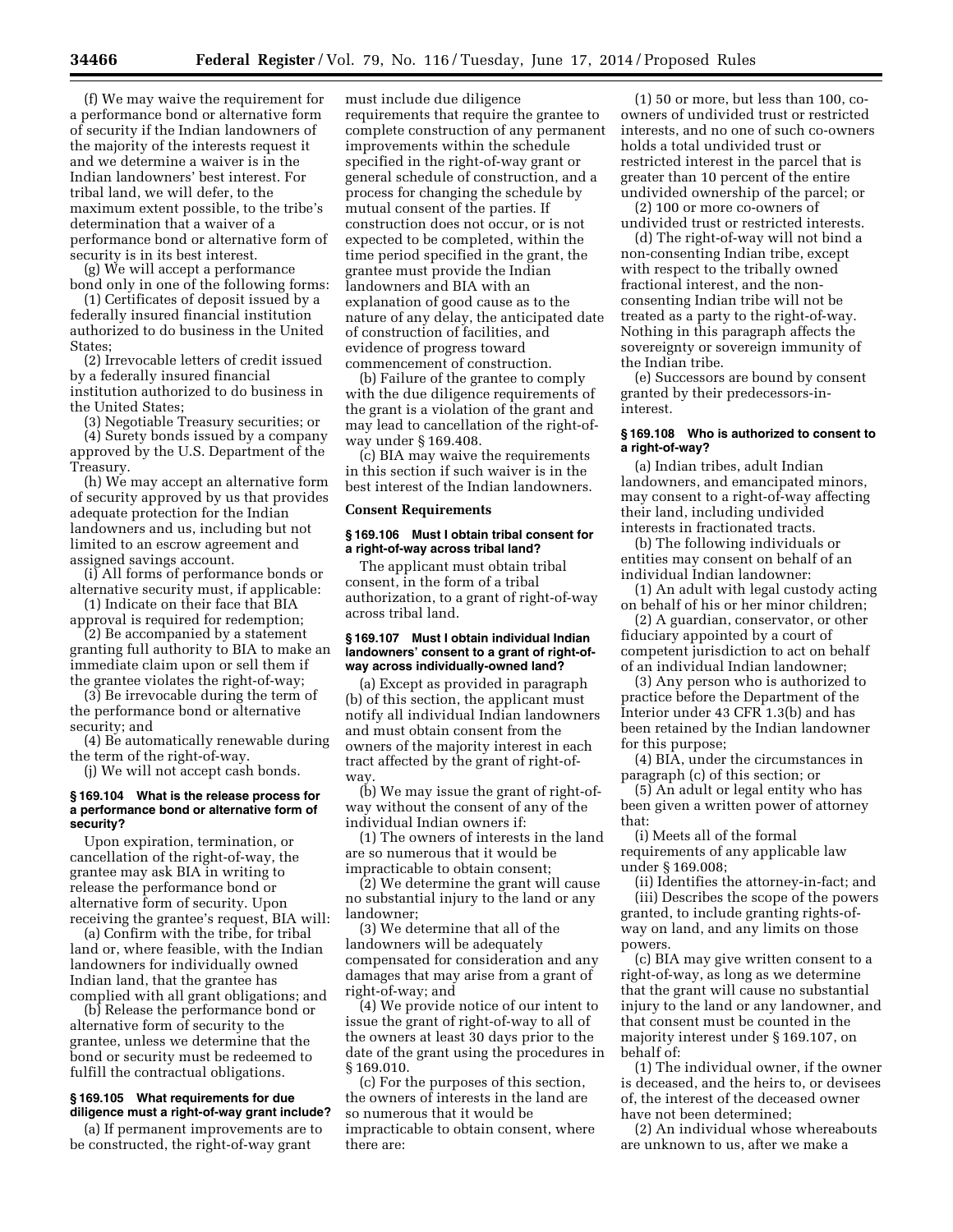reasonable attempt to locate the individual;

(3) An individual who is found to be non compos mentis or determined to be an adult in need of assistance who does not have a guardian duly appointed by a court of competent jurisdiction, or an individual under legal disability as defined in part 115 of this chapter;

(4) An orphaned minor who does not have a guardian duly appointed by a court of competent jurisdiction; and

(5) An individual who has given us a written power of attorney to consent to a right-of-way of their land.

#### **Compensation Requirements**

#### **§ 169.109 How much monetary compensation must be paid for a right-ofway affecting tribal land?**

(a) A right-of-way affecting tribal land may allow for any payment amount negotiated by the tribe, and we will defer to the tribe and not require a valuation if the tribe submits a tribal authorization expressly stating that it:

(1) Has negotiated compensation satisfactory to the tribe;

(2) Waives valuation; and

(3) Has determined that accepting such negotiated compensation and waiving valuation is in its best interest.

(b) The tribe may request, in writing, that we determine market value, in which case we will use a valuation in accordance with § 169.111. After providing the tribe with the market value, we will defer to a tribe's decision to allow for any compensation negotiated by the tribe.

(c) If the conditions in paragraph (a) or (b) of this section are not met, we will require that the grantee provide for market value based on a valuation in accordance with § 169.111.

### **§ 169.110 How much monetary compensation must be paid for a right-ofway affecting individually owned Indian land?**

(a) A right-of-way affecting individually owned Indian land must require payment of not less than market value before any adjustments, based on a fixed amount, a percentage of the projected income, or some other method, unless paragraphs (b) or (c) of this section permit a lesser amount. The grant must establish how the fixed amount, percentage, or combination will be calculated and the frequency at which the payments will be made. Compensation will include market value and may include additional fees, such as throughput fees, severance damages, franchise fees, avoidance value, bonuses, or other factors.

(b) We may approve a right-of-way affecting individually owned Indian

land that provides for the payment of nominal compensation, or less than a market value, if:

(1) The Indian landowners execute a written waiver of the right to receive market value; and

(2) We determine it is in the Indian landowners' best interest, based on factors including, but not limited to:

(i) The grantee is a member of the immediate family, as defined in § 169.002, of an individual Indian landowner;

(ii) The grantee is a co-owner in the affected tract;

(iii) A special relationship or circumstances exist that we believe warrant approval of the right-of-way; or

(iv) We have waived the requirement for a valuation under paragraph (d) of this section.

(c) We will require a valuation, unless:

(1) 100 percent of the Indian landowners submit to us a written request to waive the valuation requirement; or

(2) We waive the requirement under paragraph (d) of this section.

(d) The grant must provide that the non-consenting Indian landowners, and those on whose behalf we have consented under § 169.108(c), or granted the right-of-way without consent under § 169.107(b), receive market value, as determined by a valuation, unless we waive the requirement because the tribe or grantee will construct infrastructure improvements benefitting the Indian landowners, and we determine it is in the best interest of all the landowners.

## **§ 169.111 How will BIA determine market value for a right-of-way?**

(a) We will use a market analysis, appraisal, or other appropriate valuation method to determine the market value before we grant a right-of-way affecting individually owned Indian land or, at the request of the tribe, for tribal land.

(b) We will either:

(1) Prepare, or have prepared, a market analysis, appraisal, or other appropriate valuation method; or

(2) Use an approved market analysis, appraisal, or other appropriate valuation method from the Indian landowners or grantee.

(c) We will use or approve use of a market analysis, appraisal, or other appropriate valuation method only if it:

(1) Has been prepared in accordance with USPAP or a valuation method developed by the Secretary under 25 U.S.C. 2214 and complies with Departmental policies regarding appraisals, including third-party appraisals; or

(2) Has been prepared by another Federal agency.

#### **§ 169.112 When are monetary compensation payments due under a rightof-way?**

(a) If compensation is a one-time, lump sum payment, the grantee must make the payment within 10 days of our grant of the right-of-way.

(b) If compensation is to be paid in increments, the right-of-way grant must specify the dates on which all payments are due. Payments are due at the time specified in the grant, regardless of whether the grantee receives an advance billing or other notice that a payment is due. Increments may not be more frequent than quarterly.

#### **§ 169.113 Must a right-of-way specify who receives monetary compensation payments?**

(a) A right-of-way grant must specify whether the grantee will make payments directly to the Indian landowners (direct pay) or to us on their behalf.

(b) The grantee may make payments directly to the Indian landowners if:

(1) The Indian landowners' trust accounts are encumbered accounts;

(2) There are 10 or fewer beneficial owners; and

(3) One hundred percent of the beneficial owners (including those on whose behalf we have consented) agree to receive payment directly from the grantee at the start of the right-of-way.

(c) If the right-of-way document provides that the grantee will directly pay the Indian landowners, then:

(1) The right-of-way document must include provisions for proof of payment upon our request.

(2) When we consent on behalf of an Indian landowner, the grantee must make payment to us on behalf of that landowner.

(3) The grantee must send direct payments to the parties and addresses specified in the right-of-way, unless the grantee receives notice of a change of ownership or address.

(4) Unless the right-of-way document provides otherwise, payments may not be made payable directly to anyone other than the Indian landowners.

(5) Direct payments must continue through the duration of the right-of-way, except that:

(i) The grantee must make all Indian landowners' payments to us if 100 percent of the Indian landowners agree to suspend direct pay and provide us with documentation of their agreement; and

(ii) The grantee must make an individual Indian landowner's payment to us if that individual Indian landowner dies, is declared non compos mentis, owes a debt resulting in an encumbered account, or his or her whereabouts become unknown.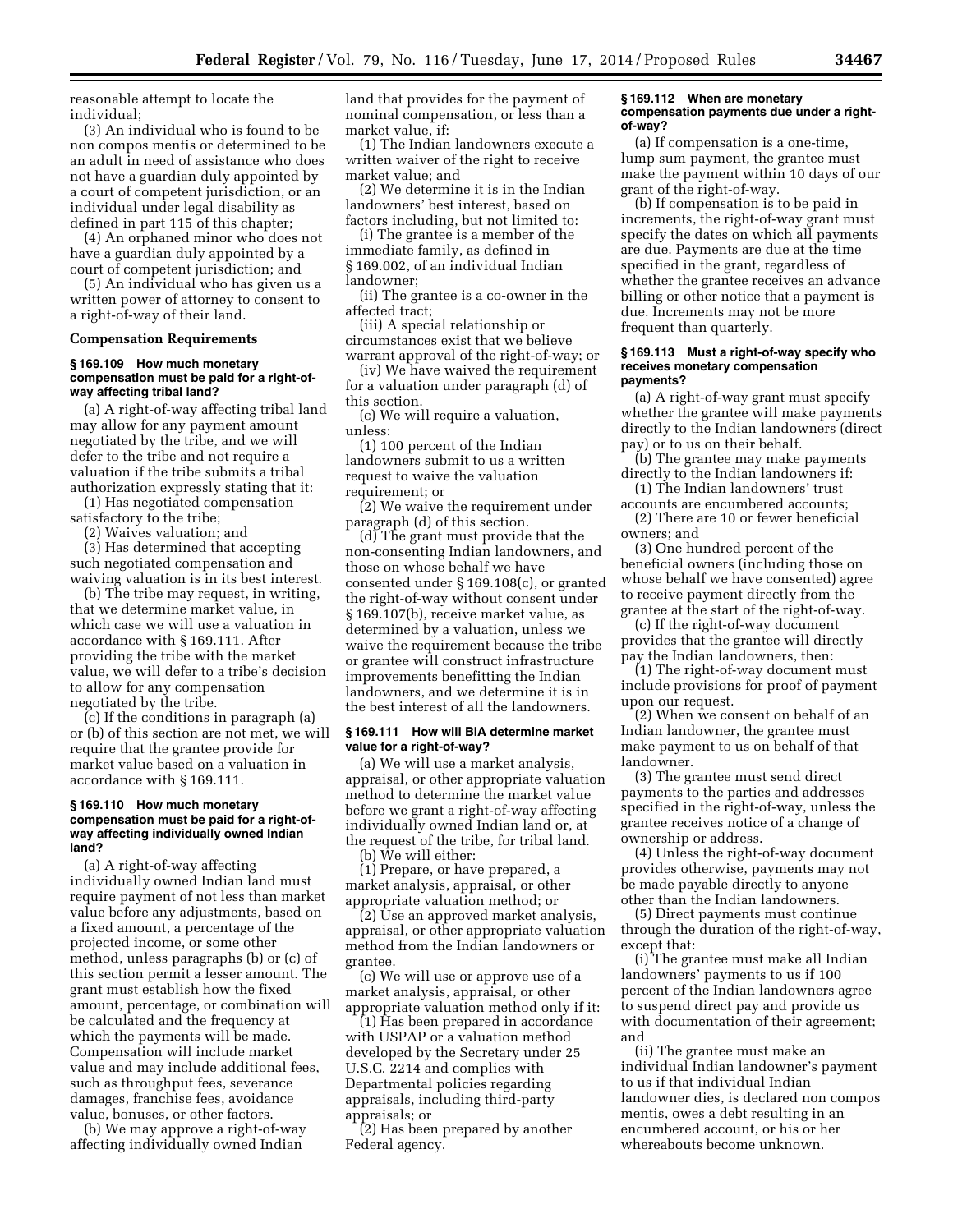#### **§ 169.114 What form of monetary compensation is acceptable under a rightof-way?**

(a) Our preferred method of payment is electronic funds transfer payments. We will also accept:

- (1) Money orders;
- (2) Personal checks;
- (3) Certified checks; or
- (4) Cashier's checks.

(b) We will not accept cash or foreign currency.

(c) We will accept third-party checks only from financial institutions or Federal agencies.

#### **§ 169.115 May the right-of-way provide for non-monetary or varying types of compensation?**

(a) A right-of-way grant may provide for the following, subject to the conditions in paragraphs (b) and (c) of this section:

(1) Alternative forms of compensation, including but not limited to, in-kind consideration and payments based on throughput or percentage of income; or

(2) Varying types of compensation at specific stages during the life of the right-of-way grant, including but not limited to, fixed annual payments during construction, payments based on income during an operational period, and bonuses.

(b) For tribal land, we will defer to the tribe's determination that the compensation under paragraph (a) of this section is in its best interest, if the tribe submits a signed certification or tribal authorization stating that it has determined the compensation under paragraph (a) of this section to be in its best interest.

(c) For individually owned land, we may grant a right-of-way that provides for compensation under paragraph (a) of this section if we determine that it is in the best interest of the Indian landowners.

# **§ 169.116 Will BIA notify a grantee when a payment is due for a right-of-way?**

Upon request of the Indian landowners, we may issue invoices to a grantee in advance of the dates on which payments are due under the right-of-way. The grantee's obligation to make these payments in a timely manner will not be excused if invoices are not issued, delivered, or received.

#### **§ 169.117 Must a right-of-way grant provide for compensation reviews or adjustments?**

(a) For a right-of-way grant affecting tribal land, no periodic review of the adequacy of compensation or adjustment is required, unless the tribe negotiates for reviews or adjustments.

(b) For a right-of-way grant of individually owned Indian land, no periodic review of the adequacy of compensation or adjustment is required if:

(1) Payment is a one-time lump sum; (2) The term of the right-of-way grant is 5 years or less;

(3) The grant provides for automatic adjustments; or

(4) We determine it is in the best interest of the Indian landowners not to require a review or automatic adjustment based on circumstances including, but not limited to, the following:

(i) The right-of-way grant provides for payment of less than market value;

(ii) The right-of-way grant provides for most or all of the compensation to be paid during the first 5 years of the grant term or before the date the review would be conducted; or

(iii) The right-of-way grant provides for graduated rent or non-monetary or varying types of compensation.

(c) If the conditions in paragraph (b) of this section are not met, a review of the adequacy of compensation must occur at least every fifth year, in the manner specified in the grant. The grant must specify:

(1) When adjustments take effect;

(2) Who can make adjustments; (3) What the adjustments are based on; and

(4) How to resolve disputes arising from the adjustments.

(d) When a review results in the need for adjustment of compensation, the Indian landowners must consent to the adjustment in accordance with § 169.107, unless the grant provides otherwise.

### **§ 169.118 What other types of payments are required for a right-of-way?**

(a) The grantee may be required to pay additional fees, taxes, and assessments associated with the use of the land, as determined by entities having jurisdiction, except as provided in § 169.009. The grantee must pay these amounts to the appropriate office.

(b) In addition to the compensation for a right-of-way provided for in paragraph (a) of this section, the applicant for a right-of-way will be required to pay all damages incident to the survey of the right-of-way or incident to the construction or maintenance of the facility for which the right-of-way is granted.

### **Grants of Rights-of-Way**

### **§ 169.119 What is the process for BIA to grant a right-of-way?**

(a) Before we grant a right-of-way, we must determine that the right-of-way is

in the best interest of the Indian landowners. In making that determination, we will:

(1) Review the right-of-way application and supporting documents;

(2) Identify potential environmental impacts and ensure compliance with all applicable environmental laws, land use laws, and ordinances; and

(3) Require any modifications or mitigation measures necessary to satisfy any requirements including any other Federal or tribal land use requirements.

(b) Upon receiving a right-of-way application, we will promptly notify the applicant whether the package is complete. A complete package includes all the information and supporting documents required under this subpart, including but not limited to, an accurate legal description for each affected tract, NEPA review documentation and valuation documentation, where applicable.

(1) If the right-of-way application package is not complete, our letter will identify the missing information or documents required for a complete package. If we do not respond to the submission of an application package, the parties may take action under § 169.304.

(2) If the right-of-way application package is complete, we will notify the parties of the date of our receipt of the complete package. Within 60 days of that receipt date, we will grant or deny the right-of-way, return the package for revision, or inform the applicant in writing that we need additional review time. If we inform the applicant in writing that we need additional time, then:

(i) Our letter informing the applicant that we need additional review time must identify our initial concerns and invite the applicant to respond within 15 days of the date of the letter; and

(ii) We have 30 days from sending the letter informing the applicant that we need additional time to grant or deny the right-of-way.

(c) If we do not meet the deadlines in this section, then the applicant may take appropriate action under § 169.304.

(d) We will provide any right-of-way grant or denial and the basis for the determination, along with notification of any appeal rights under part 2 of this chapter to the parties to the right-ofway. If the right-of-way is granted, we will provide a copy of the right-of-way to the tribal landowner and, upon written request, make copies available to the individual Indian landowners.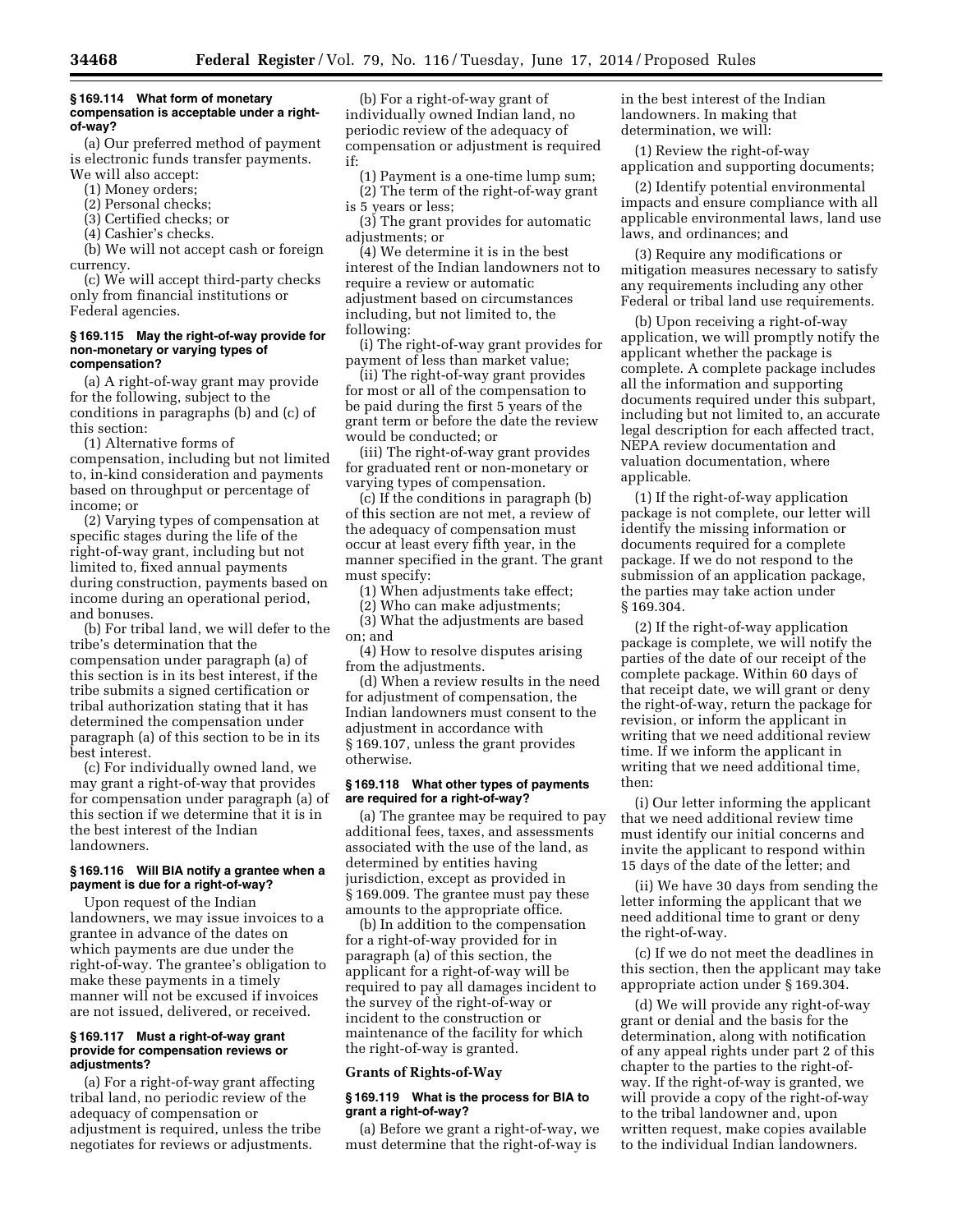# **§ 169.120 How will BIA determine whether to grant a right-of-way?**

(a) We will grant a right-of-way unless:

(1) The required consents have not been obtained from the parties to the right-of-way under § 169.106 and § 169.107;

(2) The requirements of this subpart have not been met; or

(3) We find a compelling reason to withhold the grant in order to protect the best interests of the Indian landowners.

(b) We will defer, to the maximum extent possible, to the Indian landowners' determination that the right-of-way is in their best interest.

(c) We may not unreasonably withhold our grant of a right-of-way.

(d) We may grant one right-of-way for all of the tracts traversed by the rightof-way, or we may issue separate grants for one or more tracts traversed by the right-of-way.

### **§ 169.121 What will the grant of right-ofway contain?**

(a) The grant will incorporate the conditions or restrictions set out in the consents obtained pursuant to § 169.106 for tribal land and § 169.107 for individually owned Indian land

(b) The grant will state that:

(1) The grantee has no right to any of the products or resources of the land, including but not limited to, timber, forage, mineral, and animal resources, unless otherwise provided for in the grant;

(2) BIA may treat any provision of a grant that violates Federal law as a violation of the grant; and

(3) The grantee must:

(i) Construct and maintain the rightof-way in a professional manner consistent with industry standards;

(ii) Pay promptly all damages and compensation, in addition to the performance bond or alternative form of security made pursuant to § 169.103, determined by the BIA to be due the landowners and authorized users and occupants of land as a result of the granting, construction, and maintenance of the right-of-way;

(iii) Restore the land as nearly as may be possible to its original condition, upon the completion of construction, to the extent compatible with the purpose for which the right-of-way was granted, unless otherwise negotiated by the parties;

(iv) Clear and keep clear the land within the right-of-way, to the extent compatible with the purpose of the right-of-way, and dispose of all vegetative and other material cut, uprooted, or otherwise accumulated

during the construction and maintenance of the project;

(v) Comply with all applicable laws and obtain all required permits;

(vi) Not commit waste;

(vii) Repair and maintain improvements consistent with the rightof-way grant;

(viii) Build and maintain necessary and suitable crossings for all roads and trails that intersect the improvements constructed, maintained, or operated under the right-of-way;

(ix) Restore land to its original condition, as much as reasonably possible, upon revocation or termination of the right-of-way, unless otherwise negotiated by the parties;

(x) At all times keep the BIA informed of the grantee's address;

(xi) Refrain from interfering with the landowner's use of the land, provided that the landowner's use of the land is not inconsistent with the right-of-way; and

(xii) Comply with due diligence requirements under § 169.105.

(4) Unless the grantee would be prohibited by law from doing so, the grantee must also:

(i) Hold the United States and the Indian landowners harmless from any loss, liability, or damages resulting from the applicant's use or occupation of the premises; and

(ii) Indemnify the United States and the Indian landowners against all liabilities or costs relating to the use, handling, treatment, removal, storage, transportation, or disposal of hazardous materials, or release or discharge of any hazardous material from the premises that occurs during the term of the grant, regardless of fault, with the exception that the applicant is not required to indemnify the Indian landowners for liability or cost arising from the Indian landowners' negligence or willful misconduct.

(c) The grant must attach or incorporate by reference maps of definite location reviewed in accordance with the Standards for Indian Trust Land Boundary Evidence.

#### **§ 169.122 May a right-of-way contain a preference consistent with tribal law for employment of tribal members?**

A grant of right-of-way over Indian land may include a provision, consistent with tribal law, requiring the grantee to give a preference to qualified tribal members, based on their political affiliation with the tribe.

#### **§ 169.123 Is a new right-of-way grant required for a new use within or overlapping an existing right-of-way?**

(a) If you propose to use all or a portion of an existing right-of-way for a use not specified in the original grant of the existing right-of-way, or not within the same scope of the use specified in the original grant of the existing rightof-way, you must request a new right-ofway within or overlapping the existing right-of-way for the new use.

(b) We may grant a new right-of-way within or overlapping an existing rightof-way if it meets the following conditions:

(1) The applicant follows the procedures and requirements in this part to obtain a new right-of-way.

(2) The new right-of-way does not interfere with the use or purpose of the existing right-of-way or the applicant has obtained the consent of the existing right-of-way grantee. The existing rightof-way grantee may not unreasonably withhold consent.

(3) If the existing right-of-way was granted under the Act of March 3, 1901, 25 U.S.C. 311, to a State or local authority for public highways, before the effective date of this part, we may grant the new right-of-way only if it is not prohibited by State law.

### **§ 169.124 What is required if the location described in the original application and grant of right-of-way differs from the construction location?**

(a) If there were engineering or other complications that prevented construction within the location identified in the original application and grant, we will determine whether the change in location requires one or more of the following:

(1) An amended map of definite location;

- (2) Landowner consent;
- (3) A valuation;
- (4) Additional compensation; and/or
- (5) A new right-of-way grant.

(b) If we grant a right-of-way for the new route or location, the applicant must execute instruments to extinguish the right-of-way at the original location identified in the application.

(c) We will transmit the instruments to extinguish the right-of-way to the LTRO for recording.

## **Subpart C—Term, Renewals, Amendments, Assignments, Mortgages**

# **§ 169.201 How long may the term of a right-of-way grant be?**

(a) All rights-of-way granted under this part are limited to the time periods stated in the grant.

(b) For tribal land, we will defer to the tribe's determination that the right-ofway term, including any renewal, is reasonable.

(c) For individually owned Indian land, we will review the right-of-way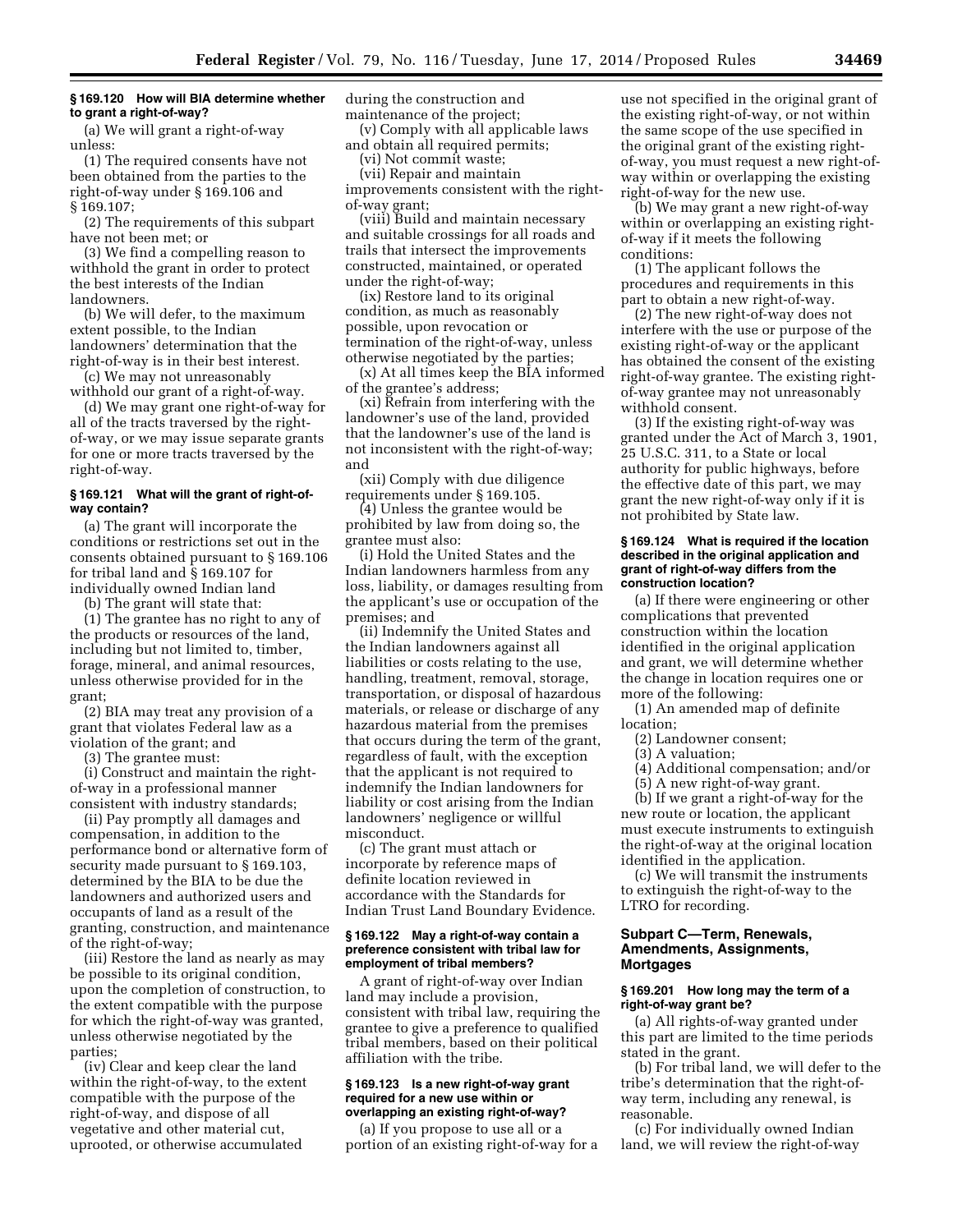term, including any renewal, to ensure that it is reasonable, given the purpose

of the right-of-way. We will use the following table as guidelines for what terms are reasonable given the purpose of the right-of-way:

| Purpose                                                                                                                                                                                     | Term                                                                                  |
|---------------------------------------------------------------------------------------------------------------------------------------------------------------------------------------------|---------------------------------------------------------------------------------------|
| Water control and use projects (including but not limited to dams, reservoirs, flowage easements, irriga- In Perpetuity.<br>tion/ditches and canals and water treatment plants).            | In Perpetuity.<br>In Perpetuity.<br>25 years, with renewal option.<br>In Perpetuity.  |
| Electric power projects, generating plants, switchyards, electric transmission and distribution lines (includ-<br>ing poles, towers, and appurtenant facilities).<br>Conservation easements | 20 years.<br>50 years.<br>30 years.<br>30 years.<br>20 years.<br>Consistent with use. |

(c) Unless the right-of-way grant provides otherwise, a right-of-way may not be extended by holdover.

## **§ 169.202 Under what circumstances will a grant of right-of-way be renewed?**

(a) The grantee may request a renewal (an extension of term without any other change) of an existing right-of-way grant and we will renew the grant as long as:

(1) The original right-of-way grant allows for renewal and specifies any compensation;

(2) The grantee provides us with a signed attestation that there is no change in size, type, location, or duration of the right-of-way; and

(3) The grantee provides us with confirmation that landowner consent has been obtained, unless it is not required under paragraph (b) of this section.

(b) Consent is not required if the original right-of-way grant allows for renewal without the owners' consent.

(c) We will record any renewal of a right-of-way grant in the LTRO.

(d) If the proposed renewal involves a change in size, type, location, or duration of the right-of-way, the grantee must reapply for a new right-of-way, in accordance with § 169.101, and we will handle the application for renewal as an original application for a right-of-way.

### **§ 169.203 May a right-of-way be renewed multiple times?**

There is no prohibition on renewing a right-of-way multiple times.

## **Amendments**

### **§ 169.204 May a grantee amend a right-ofway?**

(a) A grantee may request that we amend a right-of-way grant if the grantee meets the consent requirements in § 169.106 for tribal land or § 169.107 for individually owned Indian land and

obtains our approval, except that a grantee may request that we amend a right-of-way to correct a legal description or make other technical corrections without meeting consent requirements.

(b) An amendment is required to change any provisions of a right-of-way grant or to accommodate a change in the location of permanent improvements to previously unimproved land within the right-of-way corridor.

#### **§ 169.205 What is the approval process for an amendment of a right-of-way?**

(a) When we receive an amendment for our approval, we will notify the parties of the date we receive it. If our approval is required, we have 30 days from receipt of the executed amendment, proof of required consents, and required documentation (including but not limited to a corrected legal description, if any, and NEPA compliance) to approve or disapprove the amendment or inform the parties in writing that we need additional review time. Our determination whether to approve the amendment will be in writing and will state the basis for our approval or disapproval.

(b) Our letter informing the parties that we need additional review time must identify our initial concerns and invite the parties to respond within 15 days of the date of the letter. We have 30 days from sending the letter informing the parties that we need additional time to approve or disapprove the amendment.

(c) If we do not meet the deadline in paragraph (a) of this section, or paragraph (b) of this section if applicable, the grantee or Indian landowners may take appropriate action under § 169.304.

#### **§ 169.206 How will BIA decide whether to approve an amendment of a right-of-way?**

(a) We may disapprove a request for an amendment of a right-of-way only if at least one of the following is true:

(1) The Indian landowners have not consented;

(2) The grantee's sureties have not consented;

(3) The grantee is in violation of the right-of-way grant;

(4) The requirements of this subpart have not been met; or

(5) We find a compelling reason to withhold our approval in order to protect the best interests of the Indian landowners.

(b) We will defer, to the maximum extent possible, to the Indian landowners' determination that the amendment is in their best interest.

(c) We may not unreasonably withhold approval of an amendment.

#### **Assignments**

### **§ 169.207 May a grantee assign a right-ofway?**

(a) A grantee may assign a right-ofway by meeting the consent requirements in § 169.106 for tribal land or § 169.107 for individually owned Indian land and obtaining our approval, or by meeting the conditions in paragraph (b).

(b) A grantee may assign a right-ofway without BIA approval only if:

(1) The original right-of-way grant allows for assignment without BIA approval; and

(2) The assignee and grantee provide a copy of the assignment and supporting documentation to BIA for recording in the LTRO.

# **§ 169.208 What is the approval process for an assignment of a right-of-way?**

(a) When we receive an assignment for our approval, we will notify the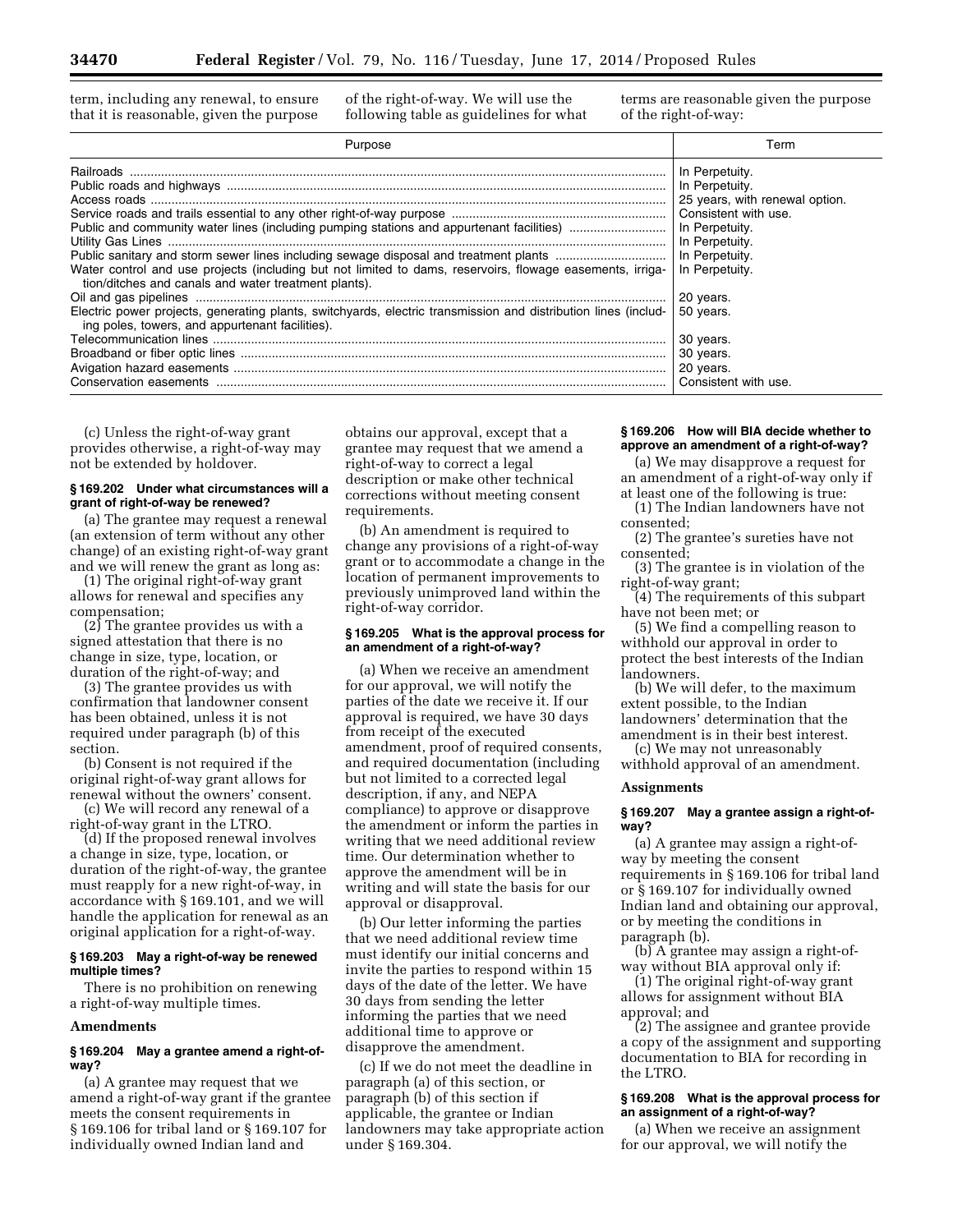parties of the date we receive it. If our approval is required, we have 30 days from receipt of the executed assignment, proof of required consents, and required documentation to approve or disapprove the assignment. Our determination whether to approve the assignment will be in writing and will state the basis for our approval or disapproval.

(b) If we do not meet the deadline in this section, the grantee or Indian landowners may take appropriate action under § 169.304.

### **§ 169.209 How will BIA decide whether to approve an assignment of a right-of-way?**

(a) We may disapprove an assignment of a right-of-way only if at least one of the following is true:

(1) The Indian landowners have not consented and their consent is required;

(2) The grantee's sureties have not consented;

(3) The grantee is in violation of the right-of-way grant;

(4) The assignee does not agree to be bound by the terms of the right-of-way grant;

(5) The requirements of this subpart have not been met; or

(6) We find a compelling reason to withhold our approval in order to protect the best interests of the Indian landowners.

(b) We will defer, to the maximum extent possible, to the Indian landowners' determination that the assignment is in their best interest.

(c) We may not unreasonably withhold approval of an assignment.

#### **Mortgages**

## **§ 169.210 May a grantee mortgage a rightof-way?**

A grantee may mortgage a right-ofway by meeting the consent requirements in § 169.106 for tribal land or § 169.107 for individually owned Indian land and obtaining our approval.

#### **§ 169.211 What is the approval process for a mortgage of a right-of-way?**

(a) When we receive a right-of-way mortgage for our approval, we will notify the parties of the date we receive it. We have 30 days from receipt of the executed mortgage, proof of required consents, and required documentation to approve or disapprove the mortgage. Our determination whether to approve the mortgage will be in writing and will state the basis for our approval or disapproval.

(b) If we do not meet the deadline in this section, the grantee or Indian landowners may take appropriate action under § 169.304.

### **§ 169.212 How will BIA decide whether to approve a mortgage of a right-of-way?**

(a) We may disapprove a right-of-way mortgage only if at least one of the following is true:

(1) The Indian landowners have not consented;

(2) The grantee's mortgagees or

sureties have not consented; (3) The requirements of this subpart

have not been met; or (4) We find a compelling reason to

withhold our approval in order to protect the best interests of the Indian landowners.

(b) In making the finding required by paragraph (a)(4) of this section, we may consider whether:

(1) The mortgage proceeds would be used for purposes unrelated to the rightof-way purpose; and

(2) The mortgage is limited to the right-of-way.

(c) We will defer, to the maximum extent possible, to the Indian landowners' determination that the mortgage is in their best interest.

(d) We may not unreasonably withhold approval of a right-of-way mortgage.

### **Subpart D—Effectiveness**

### **§ 169.301 When will a right-of-way document be effective?**

A right-of-way document will be effective on the date we approve the right-of-way document, even if an appeal is filed under part 2 of this chapter.

### **§ 169.302 Must a right-of-way be recorded?**

(a) Any right-of-way document must be recorded in our LTRO with jurisdiction over the affected Indian land.

(1) We will record the right-of-way document immediately following our approval or granting.

(2) In the case of assignments that do not require our approval under § 169.207(b), the parties must provide us with a copy of the assignment and we will record the assignment in the LTRO with jurisdiction over the affected Indian land.

(b) The tribe must record right-of-way documents for the following types of rights-of-way in the LTRO with jurisdiction over the affected Indian lands, even though BIA approval is not required:

(1) Grants on tribal land for a tribal utility that is not a separate legal entity under § 169.004;

(2) Grants on tribal land under a special act of Congress authorizing grants without our approval under certain conditions.

### **§ 169.303 What happens if BIA denies a right-of-way document?**

If we deny the right-of-way grant, renewal, amendment, assignment, or mortgage, we will notify the parties immediately and advise the landowners of their right to appeal the decision under part 2 of this chapter.

### **§ 169.304 What happens if BIA does not meet a deadline for issuing a decision on a right-of-way document?**

(a) If a Superintendent does not meet a deadline for granting or denying a right-of-way, renewal, amendment, assignment, or mortgage, the parties may file a written notice to compel action with the appropriate Regional Director.

(b) The Regional Director has 15 days from receiving the notice to:

(1) Grant or deny the right-of-way; or

(2) Order the Superintendent to grant or deny the right-of-way within the time set out in the order.

(c) The parties may file a written notice to compel action with the BIA Director if:

(1) The Regional Director does not meet the deadline in paragraph (b) of this section;

(2) The Superintendent does not grant or deny the right-of-way within the time set by the Regional Director under paragraph (b)(2) of this section; or

(3) The initial decision on the rightof-way, renewal, amendment, assignment, or mortgage is with the Regional Director, and he or she does not meet the deadline for such decision.

(d) The BIA Director has 15 days from receiving the notice to:

(1) Grant or deny the right-of-way; or

(2) Order the Regional Director or Superintendent to grant or deny the right-of-way within the time set out in the order.

(e) If the Regional Director or Superintendent does not grant or deny the right-of-way within the time set out in the order under paragraph (d)(2), then the BIA Director must issue a decision within 15 days from the expiration of the time set out in the order.

(f) The parties may file an appeal from our inaction to the Interior Board of Indian Appeals if the Director does not meet the deadline in paragraph (d) or (e) of this section.

(g) The provisions of 25 CFR 2.8 do not apply to the inaction of BIA officials with respect to a granting or denying a right-of-way, renewal, amendment, assignment, or mortgage under this subpart.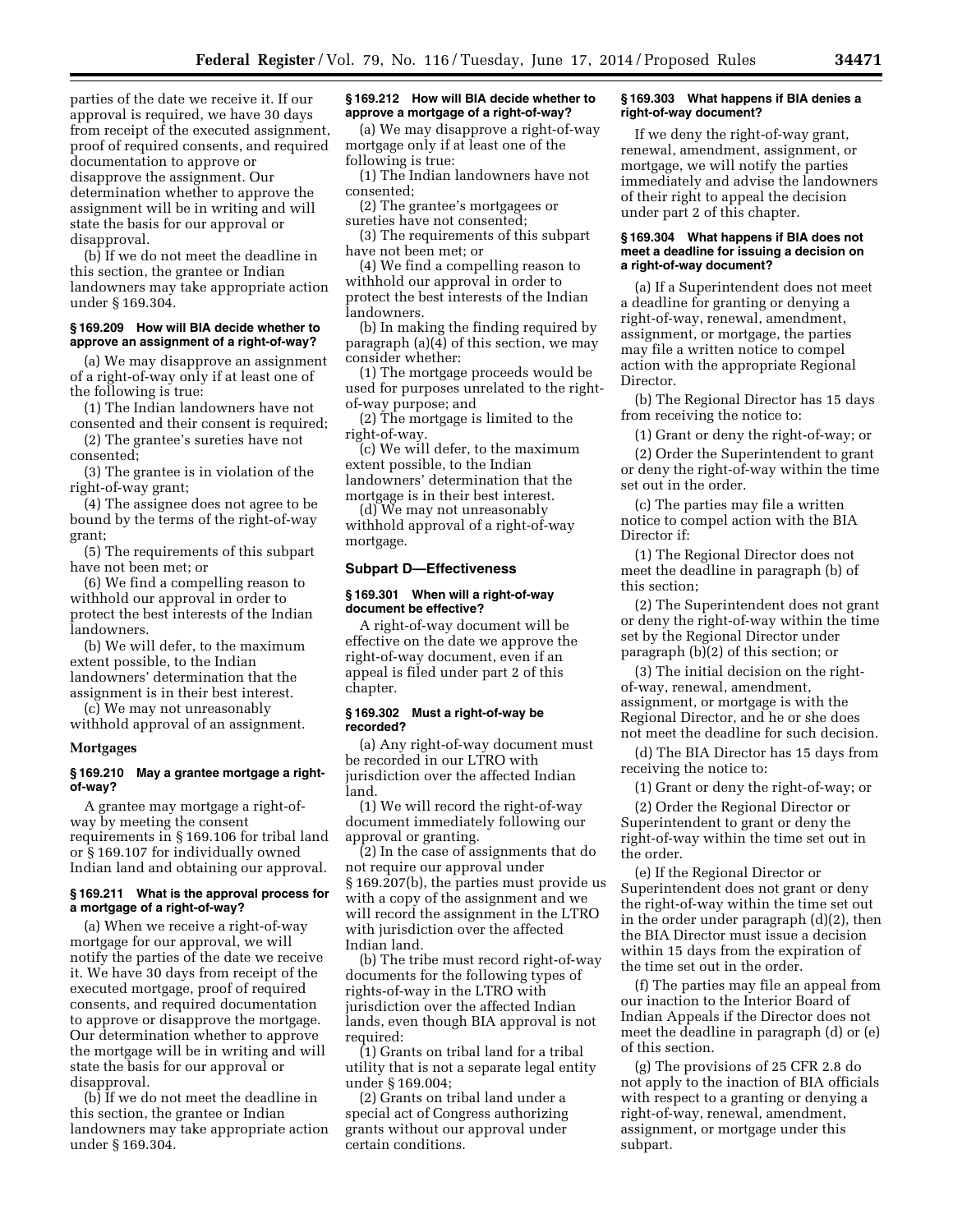### **§ 169.305 Will BIA require an appeal bond for an appeal of a decision on a right-of-way document?**

(a) If a party appeals our decision on a right-of-way document, then the official to whom the appeal is made may require the appellant to post an appeal bond in accordance with part 2 of this chapter. We will not require an appeal bond if the tribe is a party to the appeal and requests a waiver of the appeal bond.

(b) The appellant may not appeal the appeal bond decision. The appellant may, however, request that the official to whom the appeal is made reconsider the bond decision, based on extraordinary circumstances. Any reconsideration decision is final for the Department.

## **Subpart E—Compliance and Enforcement**

### **§ 169.401 What is the purpose and scope of this subpart?**

This subpart describes the procedures we use to address compliance and enforcement related to rights-of-way on Indian land. Any abandonment, nonuse, or violation of the right-of-way grant, including but not limited to encroachments beyond the defined boundaries, accidental, willful, and/or incidental trespass, unauthorized new construction or changes in use, and late or insufficient payment may result in enforcement actions.

### **§ 169.402 May BIA investigate compliance with a right-of-way?**

BIA may investigate compliance with a right-of-way.

(a) If an Indian landowner notifies us that a specific abandonment, non-use, or violation has occurred, we will promptly initiate an appropriate investigation.

(b) We may enter the Indian land subject to a right-of-way at any reasonable time, upon reasonable notice, and consistent with any notice requirements under applicable tribal law and applicable grant documents, to protect the interests of the Indian landowners and to determine if the grantee is in compliance with the requirements of the right-of-way.

### **§ 169.403 May a right-of-way provide for negotiated remedies?**

(a) The tribe and the grantee on tribal land may negotiate remedies for the event of a violation, abandonment, or non-use. The negotiated remedies must be stated in the tribe's consent to the right-of-way grant. The negotiated remedies may include, but are not limited to, the power to terminate the right-of-way grant. If the negotiated

remedies provide one or both parties with the power to terminate the grant:

(1) BIA approval of the termination is not required;

(2) The termination is effective without BIA cancellation; and

(3) The Indian landowners must provide us with written notice of the termination so that we may record it in the LTRO.

(b) The Indian landowners and the grantee to a right-of-way grant on individually owned Indian land may negotiate remedies, so long as the consent also specifies the manner in which those remedies may be exercised by or on behalf of the Indian landowners of the majority interest under § 169.107 of this part. If the negotiated remedies provide one or both parties with the power to terminate the grant:

(1) BIA concurrence with the termination is required to ensure that the Indian landowners of the applicable percentage of interests have consented; and

(2) BIA will record the termination in the LTRO.

(c) The parties must notify any surety or mortgagee of any violation that may result in termination and the termination of a right-of-way.

(d) Negotiated remedies may apply in addition to, or instead of, the cancellation remedy available to us, as specified in the right-of-way grant. The landowners may request our assistance in enforcing negotiated remedies.

(e) A right-of-way grant may provide that violations will be addressed by a tribe, and that disputes will be resolved by a tribal court, any other court of competent jurisdiction, or by a tribal governing body in the absence of a tribal court, or through an alternative dispute resolution method. We may not be bound by decisions made in such forums, but we will defer to ongoing actions or proceedings, as appropriate, in deciding whether to exercise any of the remedies available to us.

## **§ 169.404 What will BIA do about a violation of a right-of-way grant?**

(a) In the absence of actions or proceedings described in § 169.403 (negotiated remedies), or if it is not appropriate for us to defer to the actions or proceedings, we will follow the procedures in paragraphs (b) and (c) of this section.

(b) If we determine there has been a violation of the conditions of a grant, other than a violation of payment provisions covered by paragraph (c) of this section, we will promptly send the grantee a written notice of violation.

(1) We will send a copy of the notice of violation to the tribe for tribal land,

or provide constructive notice to Indian landowners for individually owned Indian land.

(2) The notice of violation will advise the grantee that, within 10 business days of the receipt of a notice of violation, the grantee must:

(i) Cure the violation and notify us, and the tribe for tribal land, in writing that the violation has been cured;

(ii) Dispute our determination that a violation has occurred; or

(iii) Request additional time to cure the violation.

(3) The notice of violation may order the grantee to cease operations under the right-of-way grant.

(c) A grantee's failure to pay compensation in the time and manner required by a right-of-way grant is a violation, and we will issue a notice of violation in accordance with this paragraph.

(1) We will send the grantees a written notice of violation promptly following the date on which the payment was due.

(2) We will send a copy of the notice of violation to the tribe for tribal land, or provide constructive notice to the Indian landowners for individually owned Indian land.

(3) The notice of violation will require the grantee to provide adequate proof of payment.

(d) The grantee will continue to be responsible for the obligations in the grant until the grant expires, or is terminated or cancelled.

### **§ 169.405 What will BIA do if the grantee does not cure a violation of a right-of-way grant on time?**

(a) If the grantee does not cure a violation of a right-of-way grant within the required time period, or provide adequate proof of payment as required in the notice of violation, we will consult with the tribe for tribal land or, where feasible, with Indian landowners for individually owned Indian land, and determine whether:

(1) We should cancel the grant;

(2) The Indian landowners wish to invoke any remedies available to them under the grant;

(3) We should invoke other remedies available under the grant or applicable law, including collection on any available performance bond or, for failure to pay compensation, referral of the debt to the Department of the Treasury for collection; or

(4) The grantee should be granted additional time in which to cure the violation.

(b) Following consultation with the tribe for tribal land or, where feasible, with Indian landowners for individually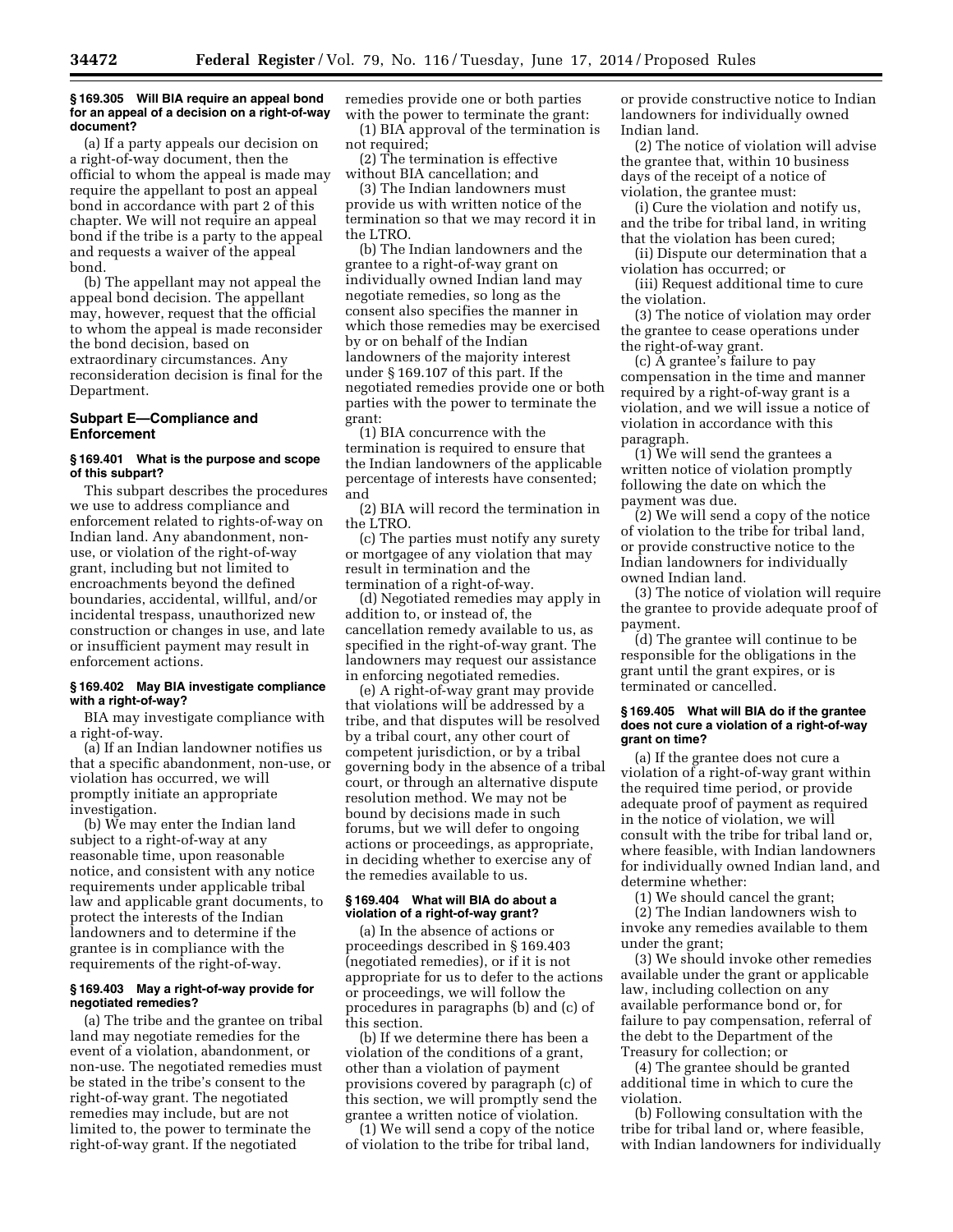owned Indian land, we may take action to recover unpaid compensation and any associated late payment charges.

(1) We do not have to cancel the grant or give any further notice to the grantee before taking action to recover unpaid compensation.

(2) We may still take action to recover any unpaid compensation if we cancel the grant.

(c) If we decide to cancel the grant, we will send the grantee a cancellation letter by certified mail, return receipt requested, within 5 business days of our decision. We will send a copy of the cancellation letter to the tribe for tribal land, and will provide Indian landowners for individually owned Indian land with actual or constructive notice of the cancellation. The cancellation letter will:

(1) Explain the grounds for cancellation;

(2) If applicable, notify the grantee of the amount of any unpaid compensation or late payment charges due under the grant;

(3) Notify the grantee of the grantee's right to appeal under part 2 of this chapter, including the possibility that the official to whom the appeal is made may require the grantee to post an appeal bond;

(4) Order the grantee to vacate the property within 31 days of the date of receipt of the cancellation letter, if an appeal is not filed by that time; and

(5) Order the grantee to take any other action BIA deems necessary to protect the Indian landowners.

(d) We may invoke any other remedies available to us under the grant, including collecting on any available

performance bond, and the Indian landowners may pursue any available remedies under tribal law.

### **§ 169.406 Will late payment charges, penalties, or special fees apply to delinquent payments due under a right-ofway grant?**

(a) Late payment charges and penalties will apply as specified in the grant. The failure to pay these amounts will be treated as a violation.

(b) We may assess the following special fees to cover administrative costs incurred by the United States in the collection of the debt, if compensation is not paid in the time and manner required, in addition to the late payment charges that must be paid to the Indian landowners under the grant:

| The grantee will pay $\ldots$ | For                                                                  |
|-------------------------------|----------------------------------------------------------------------|
|                               | Any dishonored check.<br>Processing of each notice or demand letter. |

## **§ 169.407 How will payment rights relating to a right-of-way grant be allocated?**

The right-of-way grant may allocate rights to payment for any proceeds, trespass damages, condemnation awards, settlement funds, and other payments between the Indian landowners and the grantee. If not specified in the grant, applicable policy, order, award, judgment, or other document, the Indian landowners or grantees will be entitled to receive these payments.

### **§ 169.408 What is the process for cancelling a right-of-way for non-use or abandonment?**

(a) We may cancel, in whole or in part, any rights-of-way granted under this part 30 days after mailing written notice to the grantee at its latest address, for any of the following causes:

(1) A nonuse of the right-of-way for a consecutive 2-year period for the purpose for which it was granted; or

(2) An abandonment of the right-ofway.

(b) If the grantee fails to correct the basis for cancellation by the 30th day after we mailed the notice, we will issue an appropriate instrument cancelling the right-of-way and transmit it to the office of record pursuant to 25 CFR part 150 for recording and filing.

## **§ 169.409 When will a cancellation of a right-of-way grant be effective?**

(a) A cancellation involving a right-ofway grant will not be effective until 31 days after the grantee receives a

cancellation letter from us, or 41 days from the date we mailed the letter, whichever is earlier.

(b) The cancellation decision will not be effective if an appeal is filed unless the cancellation is made immediately effective under part 2 of this chapter. While a cancellation decision is ineffective, the grantee must continue to pay compensation and comply with the other terms of the grant.

### **§ 169.410 What will BIA do if a grantee remains in possession after a right-of-way expires or is terminated or cancelled?**

If a grantee remains in possession after the expiration, termination, or cancellation of a right-of-way, we may treat the unauthorized possession as a trespass under applicable law in consultation with the Indian landowners. Unless the Indian landowners of the applicable percentage of interests under § 169.106 or 169.107 have notified us in writing that they are engaged in good faith negotiations with the holdover grantee to renew or obtain a new right-of-way, we may take action to recover possession on behalf of the Indian landowners, and pursue any additional remedies available under applicable law, such as a forcible entry and detainer action.

### **§ 169.411 Will BIA appeal bond regulations apply to cancellation decisions involving right-of-way grants?**

(a) Except as provided in paragraph (b) of this section, the appeal bond provisions in part 2 of this chapter will apply to appeals from right-of-way cancellation decisions.

(b) The grantee may not appeal the appeal bond decision. The grantee may, however, request that the official to whom the appeal is made reconsider the appeal bond decision, based on extraordinary circumstances. Any reconsideration decision is final for the Department.

### **§ 169.412 What if an individual or entity takes possession of or uses Indian land without a right-of-way or other proper authorization?**

If an individual or entity takes possession of, or uses, Indian land without a right-of-way and a right-ofway is required, the unauthorized possession or use is a trespass. An unauthorized use within an existing right-of-way is also a trespass. We may take action to recover possession, including eviction, on behalf of the Indian landowners and pursue any additional remedies available under applicable law. The Indian landowners may pursue any available remedies under applicable law.

### **Subpart F—Service Line Agreements**

### **§ 169.501 Is a right-of-way required for service lines?**

A right-of-way is not required for service lines. Service line agreements are for the purpose of supplying the owners (or authorized occupants or users, as demonstrated by a lease or tribal authorization) of tribal or